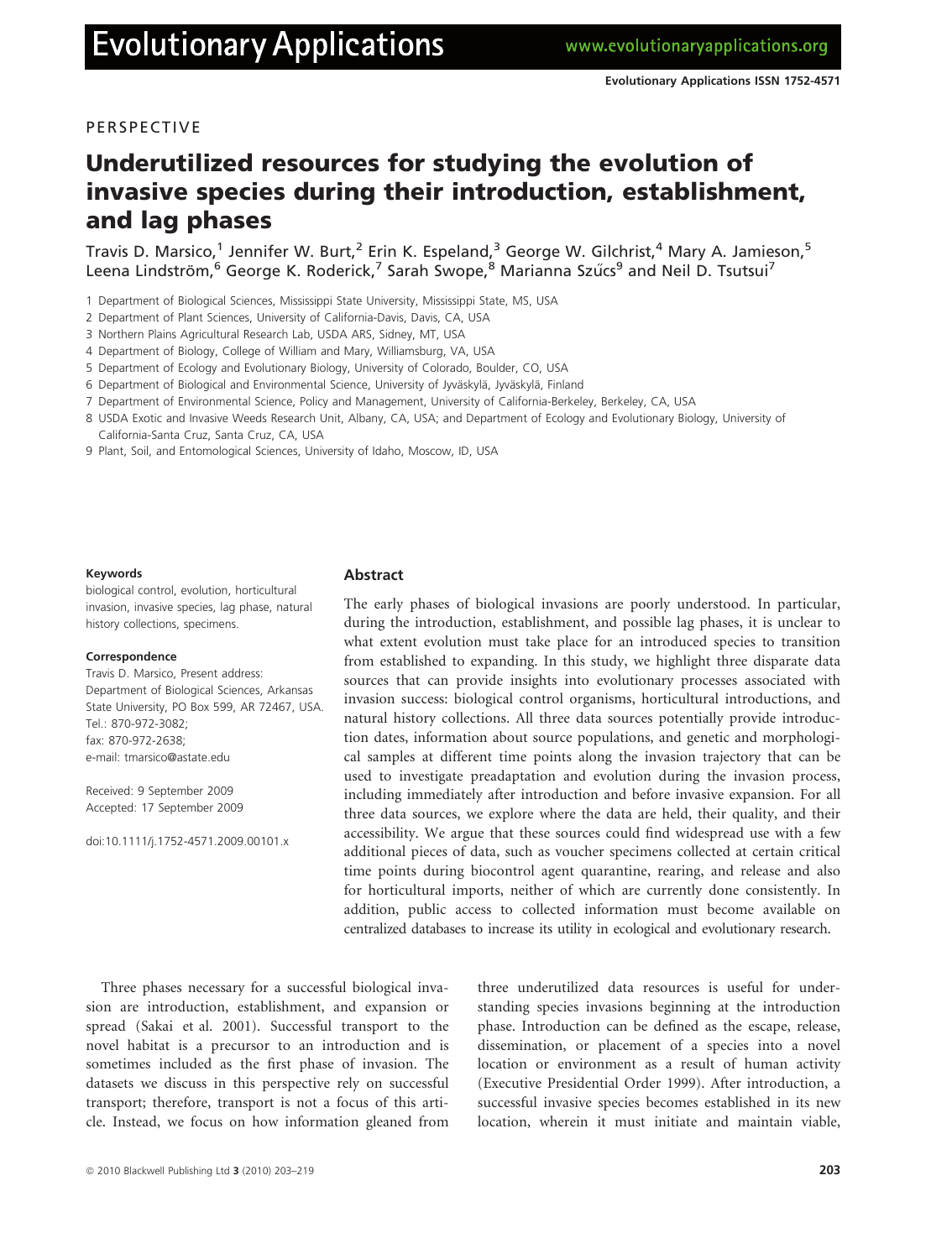self-sustaining populations (Sakai et al. 2001). Often an established exotic species remains at low population levels for a period of time during what is typically referred to as a lag phase (Kowarik 1995). After establishment and possibly a lag phase, an invasive species disperses and expands its geographic range and increases in population sizes to the point of causing economic harm or ecological damage (Executive Presidential Order 1999; Sakai et al. 2001).

To become a widespread and damaging invader, introduced propagules must successfully negotiate each stage, but the mechanisms involved in these transitions are difficult to study and often remain unclear. Because most invasive species are identified during their expansion phase and because the genetic identity of founding populations is often unknown (but see Grapputo et al. 2005; Dlugosch and Parker 2008b), it has been difficult to tease out the relative contributions of introduction history, population bottlenecks, lineage sorting, and de novo mutations to invasion success. Data collection on the early phases of invasion is generally retrospective and therefore limited. In this study, we highlight three sources of data that may be useful in understanding the processes that operate in the particularly poorly characterized early stages of invasion: introduction, establishment, and lag phases. Understanding these early phases of biological invasions is necessary to understand the factors involved in species colonizations and to better predict and reduce the negative impact of invasive species. We discuss the data available on biological control organisms, horticultural introductions, and natural history collections, and how these data can be used to understand intersections between ecological and evolutionary processes in the early phases of biological invasions.

Not all introduced species become invasive; yet the failure of introductions is poorly understood. It has been hypothesized that of the species introduced into novel habitats, 10% or less become established and of those, approximately 10% become invasive (Williamson and Fitter 1996), though the actual success rate may depend on the taxonomic group (Forsyth and Duncan 2001; Jeschke and Strayer 2005; Suarez et al. 2005). Failure to persist beyond the establishment and lag phases has been explained as the result of ecological factors such as inappropriate climate, intense competition, unsuitable disturbance regime, predation, or disease (Sakai et al. 2001). In addition, stochastic processes (Mack and Erneberg 2002) or failure to reach a spatial (Schoener and Schoener 1983) or numerical (Richter-Dyn and Goel 1972) critical patch size have been implicated in invasion failure. An expansion may be incited by an environmental change, such as a shift in abundance of a mutualist species or a change in disturbance frequency (summarized in Keitt

et al. 2001). Adaptive evolution to conditions in the nonnative range may be critically important in the transition to the expansion phase of invasions (Sexton et al. 2002; Yoshida et al. 2007; Suarez and Tsutsui 2008; Whitney and Gabler 2008). Evolutionary considerations such as effective population size (Phillips et al. 2008) and maladaptation (Hufbauer 2002; Memmott et al. 2005) have been shown to play a role in the ability of an introduced species to reach the expansion phase. In some cases, however, expansion may ultimately depend on the intrinsic biology of the invading species and may not be influenced by evolutionary forces during the early phases of invasion (Crawley 1986; Radosevich et al. 2003). For example, woody tree species with a long generation time simply may require time to reach reproductive maturity before expansion can occur (Wangen and Webster 2006).

For some species that become invasive, the rate of spread after introduction is constant, and the species expand directly after being introduced (e.g. Crowell 1973; Ebenhard 1987). Often, however, the rate of spread is slowed after establishment, and a lag in population growth is experienced prior to range expansion (Pyšek and Prach 1993; Hobbs and Humphries 1995; Hastings 1996; Frappier et al. 2003; Wangen and Webster 2006). The slow population growth rates that define the lag phase appear to vary among species and may be either positive or negative. Lag times with low but non-negative growth rates can be explained by purely spatial dynamics (Hastings 1996) or stochasticity (Lande 1998). Even without taking into account ecological factors, lag times can also be explained by simple logistic population growth (Sakai et al. 2001). The lag phase of invasions is often attributed to negative density dependence (e.g., Allee effects), as negative population growth rates are often observed when a species is at low densities (Getz 1996; Tobin et al. 2007). While Allee effects are commonly cited as an explanation for the lag phase, lag times can occur as a result of neutral processes. Long periods between reproductive events (Wangen and Webster 2006), spatial heterogeneity (Hastings 1996), and variable connectivity (Floerl et al. 2009) all can contribute to the ending of the lag phase and the start of the expansion phase. Furthermore, introduced species may experience evolutionary consequences of small population sizes that contribute to the lag phase (Suarez and Tsutsui 2008). Upon introduction, invading species often have low genetic diversity and may be more susceptible to genetic drift. Nevertheless, adaptive evolution has been documented to occur even after genetic bottlenecks (reviewed in Dlugosch and Parker 2008a), and such evolution may be critical for overcoming the consequences of Allee effects (Kanarek and Webb 2010). Studies that investigate ecological and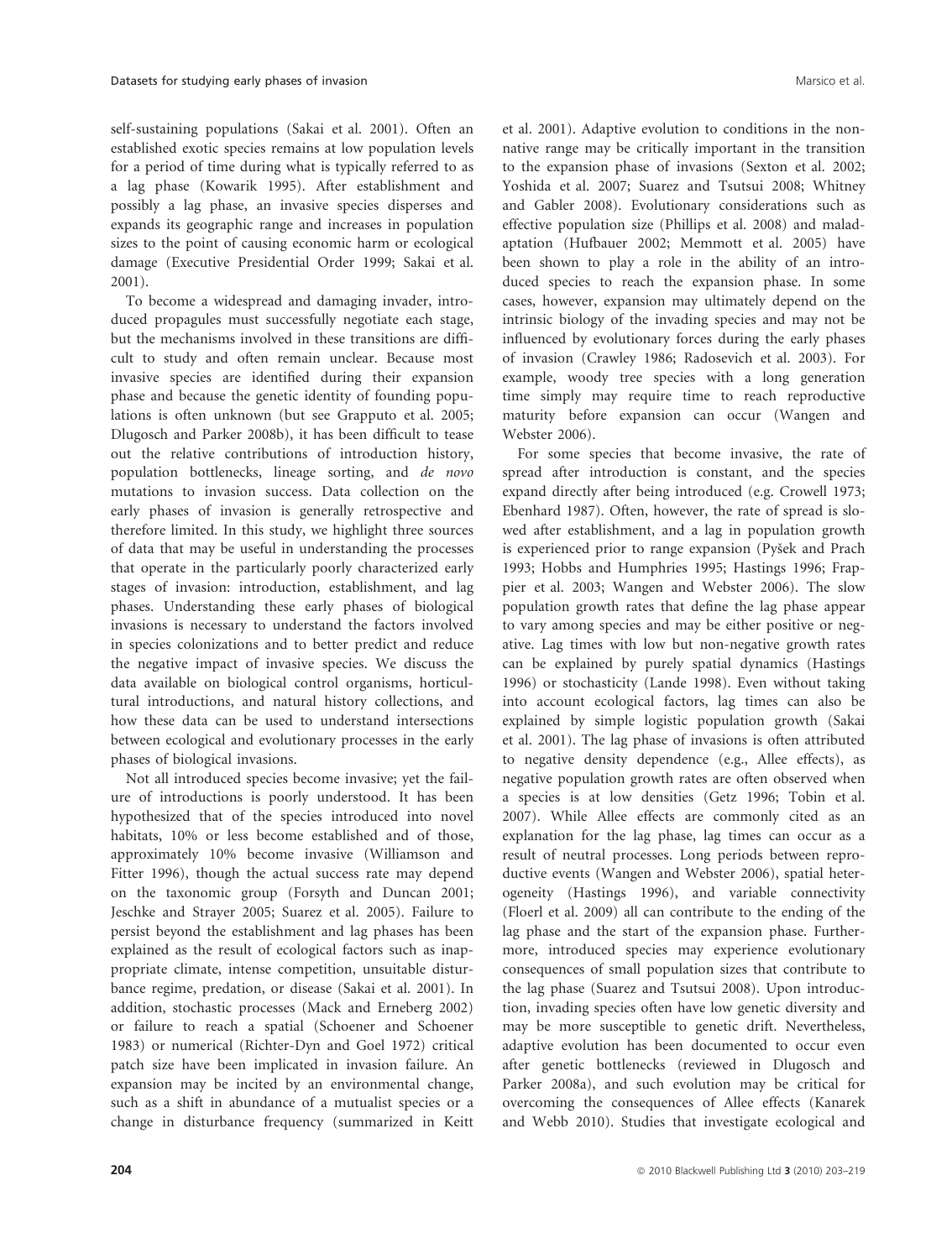evolutionary processes during the early phases of invasion are difficult because they often require retrospective datasets (but see Memmott et al. 2005; Fauvergue and Hopper 2009), yet these studies are critical for understanding biological invasions (Yoshida et al. 2007).

Biological control organisms, horticultural introductions, and natural history specimens are tractable datasets for evaluating the importance of evolutionary processes on successful introduction and establishment before invasive expansion (Table 1). These sources of data provide information on species introductions that may or may not result in successful establishment. Moreover, for established species, data are useful for both invasive and noninvasive species. All three sources of data potentially provide demographic, phenotypic, and genotypic data at multiple time points during the invasion process, including immediately after introduction and before invasive expansion (Table 2). Although correlative data alone are insufficient to establish causality, these data form a critical foundation of knowledge that can be used to guide and inform future manipulative experiments. As such, these three sets of data offer an opportunity to formulate and investigate hypotheses related to ecological and evolutionary factors that may facilitate understanding of the early stages of species invasions.

Ecological niche modeling also is an important research tool that can be used to predict the non-native range of invasive species, but because it does not inform the evolutionary processes involved in the early stages of invasion, we do not cover it in detail here (but see Peterson 2003;

Table 1. Summary of research questions in ecology and evolution of early-stage invasions that can be addressed with data from biocontrol releases (BIOC), horticultural introductions (HORT), and natural history collections (COLL). Studies using these datasets often will provide correlative evidence for ecological conditions necessary for establishment or the role of evolution early in the invasion process. Manipulative experiments based upon correlative findings then can be used to test specific hypotheses.

| Research question                                                                                                                     | Data needed                                                                                                                                                            | <b>BIOC</b> | <b>HORT</b>   | COLL         |
|---------------------------------------------------------------------------------------------------------------------------------------|------------------------------------------------------------------------------------------------------------------------------------------------------------------------|-------------|---------------|--------------|
| What are the characteristics of<br>a location/ecosystem/community that                                                                | Ecology of the introduction<br>location                                                                                                                                | Yes         | Current only* | Limited      |
| may facilitate establishment?                                                                                                         | Establishment success/failure                                                                                                                                          | Yes         | Yes           | Success only |
| What intrinsic (pre-introduction) biological<br>aspects of a species might predispose it<br>to becoming an invader?                   | Traits (genetic and phenotypic)<br>exhibited in source population(s)<br>correlated with establishment<br>success/failure in introduced range                           | Yes         | Yes           | Sometimes    |
|                                                                                                                                       | Traits exhibited in introduced range<br>correlated with invasion success/failure                                                                                       | Yes         | Yes           | Yes          |
| What is the role of propagule pressure,<br>effective population size, and founder<br>effects on invasion?                             |                                                                                                                                                                        |             |               |              |
| Is the population size of introduction<br>correlated with invasion success?                                                           | The population size $(N)$ at introduction                                                                                                                              | Yes         | Ordinal only  | <b>No</b>    |
| Is the number of introductions at a<br>single location correlated with invasion success?                                              | Introduction/importation<br>dates and source populations                                                                                                               | Yes         | Yes           | Sometimes    |
| Are introductions at multiple<br>locations correlated with invasion success?                                                          | Source population and<br>introduction locations                                                                                                                        | Yes         | Yes           | Sometimes    |
| How important is evolution (selection,<br>genetic drift, gene flow, and mutation) in<br>the establishment and lag phases of invasion? | Genetic change over time<br>(functional and neutral genetic<br>markers can be used to answer<br>different questions regarding<br>specific microevolutionary processes) | Yes         | Yest          | Yes          |
| How important are preadaptation, the<br>mixing of historically allopatric                                                             | Genetic identity of founding<br>individuals (voucher specimens) -or-                                                                                                   | Yes         | Yes           | Yes          |
| populations, and founder effects on<br>establishment?                                                                                 | Manipulate population genetics,<br>source populations, and/or phenotypic<br>traits prior to introduction,<br>then track establishment                                  | Yes         | Inadvisable:  | <b>No</b>    |

\*The ecology of the location at the date of introduction is unlikely to be recorded.

-Cultivated individuals can be compared with established wildland individuals, providing information at two time-points along the invasion pathway.

However, post hoc comparisons of different nursery practices (clonal propagation versus selective breeding) can be conducted.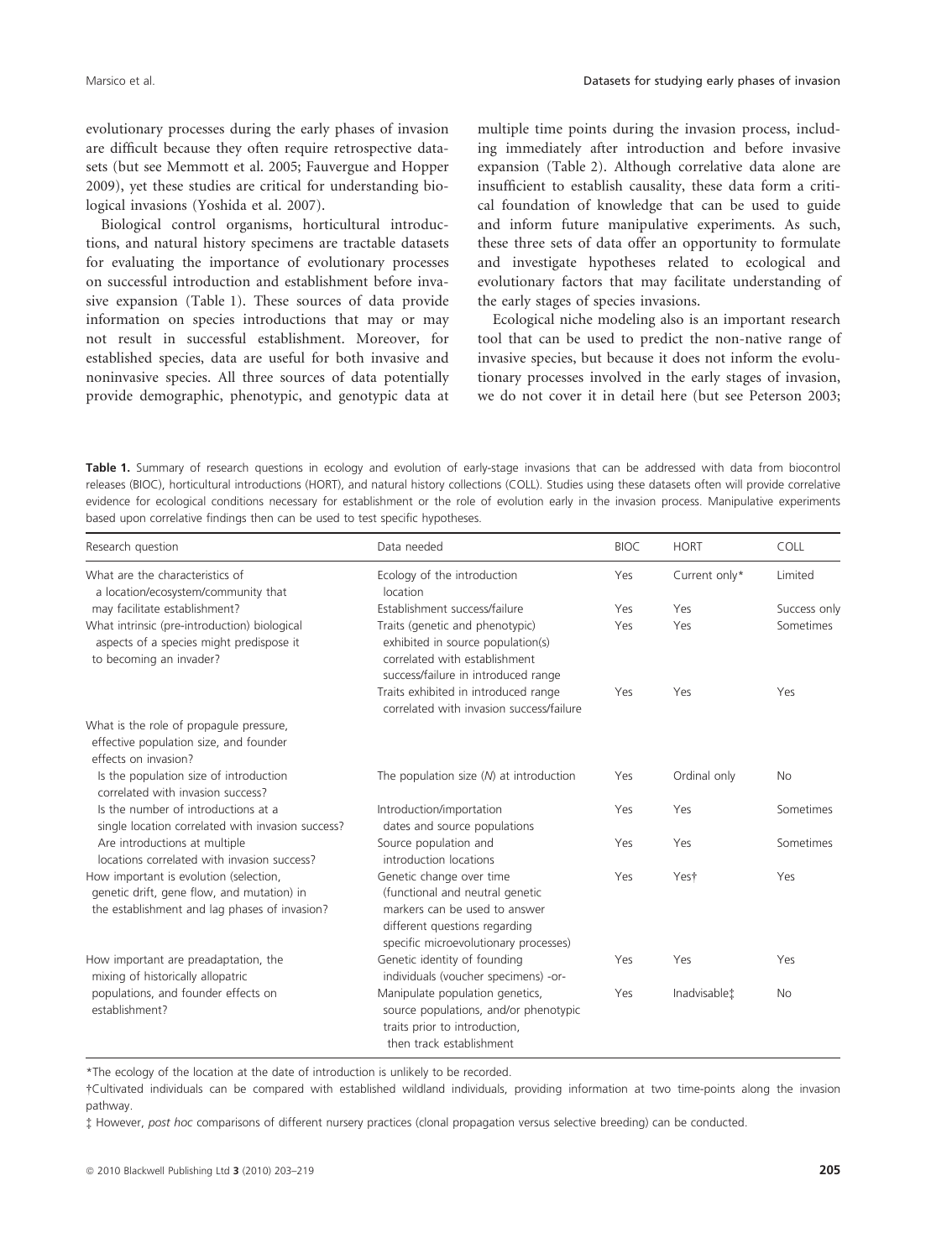Table 2. Summary of biocontrol, horticultural trade, and natural history collection databases for investigations of ecology and evolution in earlystage invasions. This summary does not include meta-analyses or single-species data, but it does include potentially available data from each source, given the appropriate level of support.

|                             | Introduction                           | Climatic and/or<br>geographic area | Establishment  | Establishment        | Vouchers/genetic | Ecological      | Available |
|-----------------------------|----------------------------------------|------------------------------------|----------------|----------------------|------------------|-----------------|-----------|
| Dataset                     | data                                   | of origin                          | <b>SUCCESS</b> | failure              | identity         | data            | online?   |
| Biocontrol                  |                                        |                                    |                |                      |                  |                 |           |
| <b>APHIS</b>                | Date, location                         | Yes                                | No             | No.                  | No.              | No              | <b>No</b> |
| ROBO*                       | Date, N, location                      | Yes                                | <b>No</b>      | <b>No</b>            | Yes              | <b>No</b>       | Yes       |
| <b>BLM</b>                  | Date, location                         | Unknown                            | Yes            | <b>No</b>            | <b>No</b>        | <b>No</b>       | <b>No</b> |
| <b>BIRLDATA</b>             | Date, N, location                      | Yes                                | Unknown        | Unknown              | Yes              | No              | <b>No</b> |
| <b>EPPO</b>                 | Date                                   | Yes                                | Yes            | Yes                  | <b>No</b>        | <b>No</b>       | <b>No</b> |
| <b>BCDC</b>                 | Date, N, location                      | Yes                                | Yes            | Yes                  | <b>No</b>        | Yes             | Some      |
| Potentially available       | Date, N, location                      | Yes                                | Yes            | Yes                  | Yes              | Yes             | Yes       |
| Horticultural introductions |                                        |                                    |                |                      |                  |                 |           |
| <b>APHIS-PIN</b>            | Date (for some species)                | No                                 | No             | Yest                 | <b>No</b>        | No              | <b>No</b> |
| Potentially available       | Date, location                         | Yes                                | Yes            | Yes                  | Yes              | Yes             | Yes       |
| Natural history collections |                                        |                                    |                |                      |                  |                 |           |
| Invaders databaset          | Possibly date and<br>location, linked§ | General                            | Yes            | No                   | Yes, linked      | Limited         | Yes       |
| PLANTS database¶            | Sometimes                              | General, linked                    | Yes            | <b>No</b>            | Yes, linked      | Limited         | Yes       |
| $NBII**$                    | Possibly date and location,<br>linked  | Sometimes, linked                  | Yes            | Rarely††             | Yes, linked      | Yes, linked     | Yes       |
| GBIF <sub>11</sub>          | Possibly date<br>and location, linked  | Sometimes, linked                  | Yes            | No.                  | Yes, linked      | Yes, linked     | Yes       |
| Lifemapper§§                | Possibly date<br>and location, linked  | Sometimes, linked                  | Yes            | <b>No</b>            | Yes, linked      | Yes, linked     | Yes       |
| OBIS <sup>T</sup>           | Possibly date and<br>location, linked  | Sometimes, linked Yes              |                | No                   | Yes, linked      | Yes, linked Yes |           |
| Potentially available       | Date, location                         | General                            | Yes            | Rarely <sup>++</sup> | Yes              | Yes             | Yes       |

\*http://www.ars-grin.gov/nigrp/robo.html.

-All horticultural species not established in wildlands may be considered 'establishment failures'.

http://invader.dbs.umt.edu.

§'Linked' indicates that data available on databases/portals are compilations of collection information from more than one physical location.

–http://plants.usda.gov.

\*\*http://www.nbii.gov.

--Port-of-entry samples, for example, can be used to identify introduced species that fail to become established.

http://www.gbif.org.

§§http://www.lifemapper.org.

––http://www.iobis.org.

Graham et al. 2004; Wiens and Graham 2005). Nevertheless, ecological niche models are an important complement to the ideas we propose here for increasing the use of each of these datasets, and ecological models should be used to predict the potential range of successfully spreading biocontrol and horticultural species. Results from these models then can be used to hone investigative strategies into evolutionary processes in specific invasive taxa; for example, invasive species that have expanded beyond their predicted non-native range may be selected for study as species that potentially evolved in their nonnative range. Similarly, species that match their predicted range may be explored in detail as species that potentially invaded successfully with little evolution.

# Use of biological control organisms for the study of early phases of invasion

The linkage between invasion biology and biological control has long been recognized (Wilson 1965), and biological control practice has the potential to serve as a testing ground for several ecological and evolutionary theories regarding species invasions (Kareiva 1996; Ehler 1998; Fagan et al. 2002). As introduction of a biocontrol agent is deliberate, biocontrol provides one of the few opportunities to observe the dynamics that occur during the initial phases of invasion. Biocontrol releases can be viewed as ecological and evolutionary experiments testing successful establishment in different habitats, with different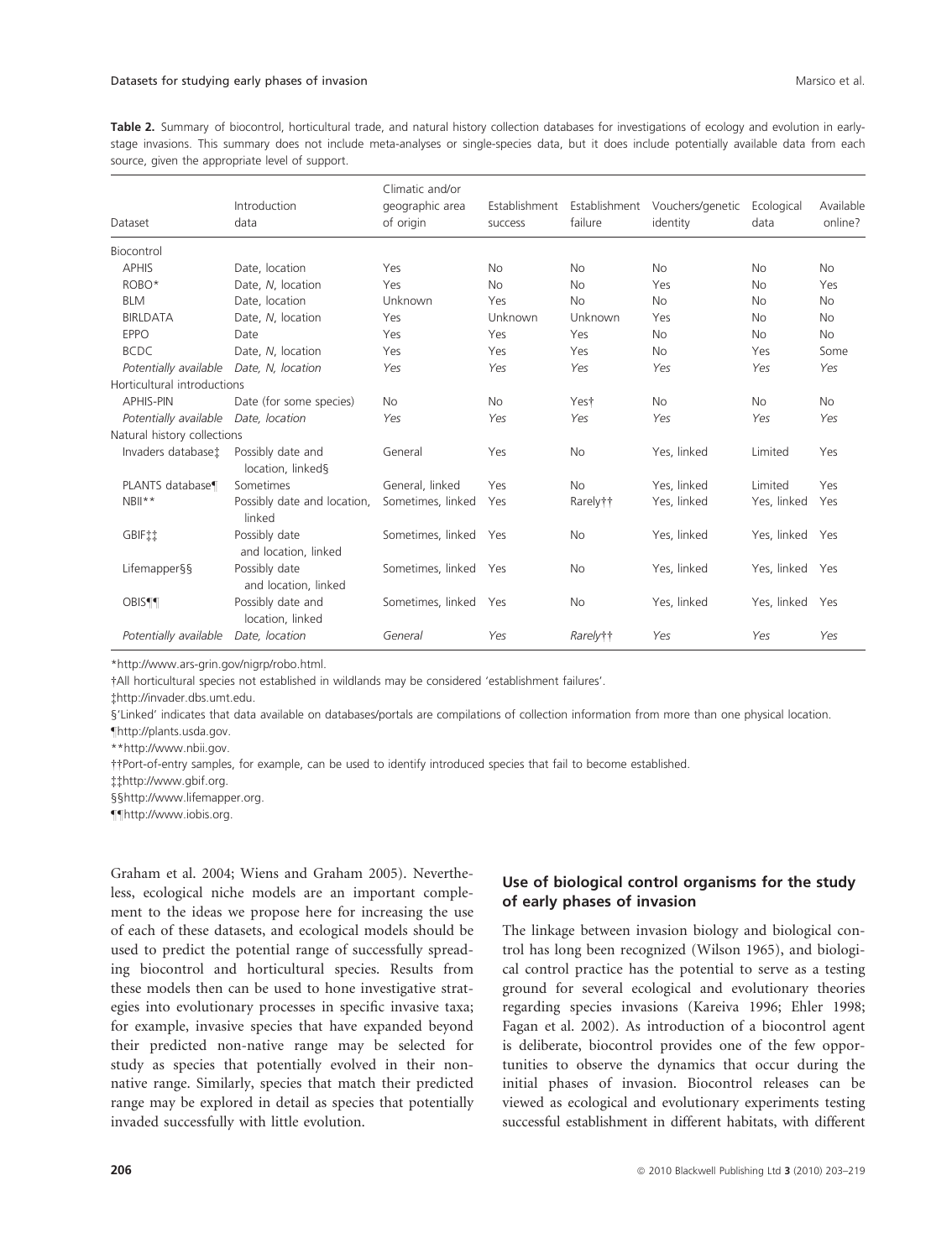biocontrol agent populations, and with different propagule pressure. Thus, more emphasis can be placed on the evolutionary processes at the early stages of invasion, given there is an appropriate focus on individual- and genetic-level recordkeeping during the releases. Some researchers in certain systems are already making use of these advantages. For example, the ladybird Harmonia axyridis was introduced as a biological control agent to Europe and North America. In Europe, it is now considered an invasive species and is being used to study invasion mechanisms (Adriaens et al. 2008; Brown et al. 2008; Lombaert et al. 2008). Brown et al. (2008) studied the early stages of invasion by tracking the distribution changes of the ladybird from the first year of its arrival in Great Britain, and Lombaert et al. (2008) compared laboratory biocontrol versus invasive populations of H. axyridis to assess differences in adaptive phenotypic plasticity, which they found for some of the metrics measured. These studies indicate that biological control may contain fruitful and untapped information resources that can address the role of evolution in the establishment and spread of invasive populations.

In addition to establishment and expansion successes, the failure of a biocontrol agent may provide insights into the factors that distinguish successful invaders from those that are unable to become established. Biocontrol organisms have been chosen for certain criteria, both their own and of their hosts (McFadyen 1998), which may affect the likelihood of establishment and spread. Often these criteria have not been consistent (McFadyen 2000); however, the criterion of host specificity is fundamental to regulation and safety and thus biocontrol agents represent only this subset of possible invaders.

When multiple, geographically separated, native-range source populations are used as collection sites for potential biocontrol agents, the opportunity exists for investigating functional genetic differences among the sources. These genetic differences may influence establishment success depending upon preadaptation to the release sites (McDonald 1976). In addition, large-scale laboratory rearing may incite evolution in laboratory conditions that has the potential to influence success when the biocontrol agents are released in the field (Bush and Neck 1976; Lombaert et al. 2008). Genetic diversity and genetic change in the laboratory have the potential to answer questions about necessary preadaptation and the effects of uniting historically allopatric populations in the field once releases begin (Hopper et al. 1993).

Because biocontrol organisms are susceptible to potential Allee effects (Fauvergue and Hopper 2009), they may make particularly good models for the study of how different types of Allee effects may constrain or even promote evolution in invasions. Lack of persistence of small populations due to Allee effects may actually buffer the entire species from drift processes (Kramer and Sarnelle 2008), while persistent small populations are vulnerable to genetic drift. The outcome of the interaction between demographic and evolutionary effects may be influenced by the component Allee effect that is exhibited. For example, Allee effects due to initial overdispersal (Jonsen et al. 2007) may have different outcomes than reproduction that is dependent on sociality (Hee et al. 2000). While biocontrol organisms present the potential to study a wide range of Allee effects, they also provide the opportunity to study invasions free from Allee effects altogether, as parasitoid wasps, a large group of biocontrol organisms, are unlikely to experience any density-dependent dynamics at low densities (Fauvergue et al. 2007; but see Fauvergue and Hopper 2009). There is a paucity of work addressing the evolution of biocontrol organisms in their introduced range (Roderick and Navajas 2003; Hufbauer and Roderick 2005), but there is emerging evidence that evolution is associated with establishment (Phillips et al. 2008; but see Hufbauer 2001). We argue that data from biocontrol organisms provide the necessary set of information to understand the role of evolution in invasion success (Tables 1 and 2).

#### Available biological control datasets

#### Biological control recordkeeping in the USA

There are three main stages in the process of releasing a biological control agent in the USA that may provide useful data for understanding the early phases of biological invasion: (i) importation (typically followed by a quarantine period used for host testing and nontarget studies) followed by quarantine clearance; (ii) first environmental release; and (iii) redistribution of agents from established populations within a state and across state borders (Coulson et al. 2004; Horner 2004). Each of these stages requires permitting by the United States Department of Agriculture Animal and Plant Health Inspection Service Plant Protection and Quarantine (USDA-APHIS-PPQ) and related documentation, except the within-state transfer of nonquarantine organisms (Horner 2004). The first and second stages usually involve USDA Agricultural Research Service (ARS) state quarantines, which strictly follow the permitting process. In the third stage, numerous private, local, state, and regional agencies, as well as universities become involved in the redistribution of biological control agents. Each agency has different standards for regulation, and interstate movement of biological control organisms probably occurs without proper permits. The documentation of biological control releases and establishment of agents depends on the various participating agencies and institutions. Prior to 1980, each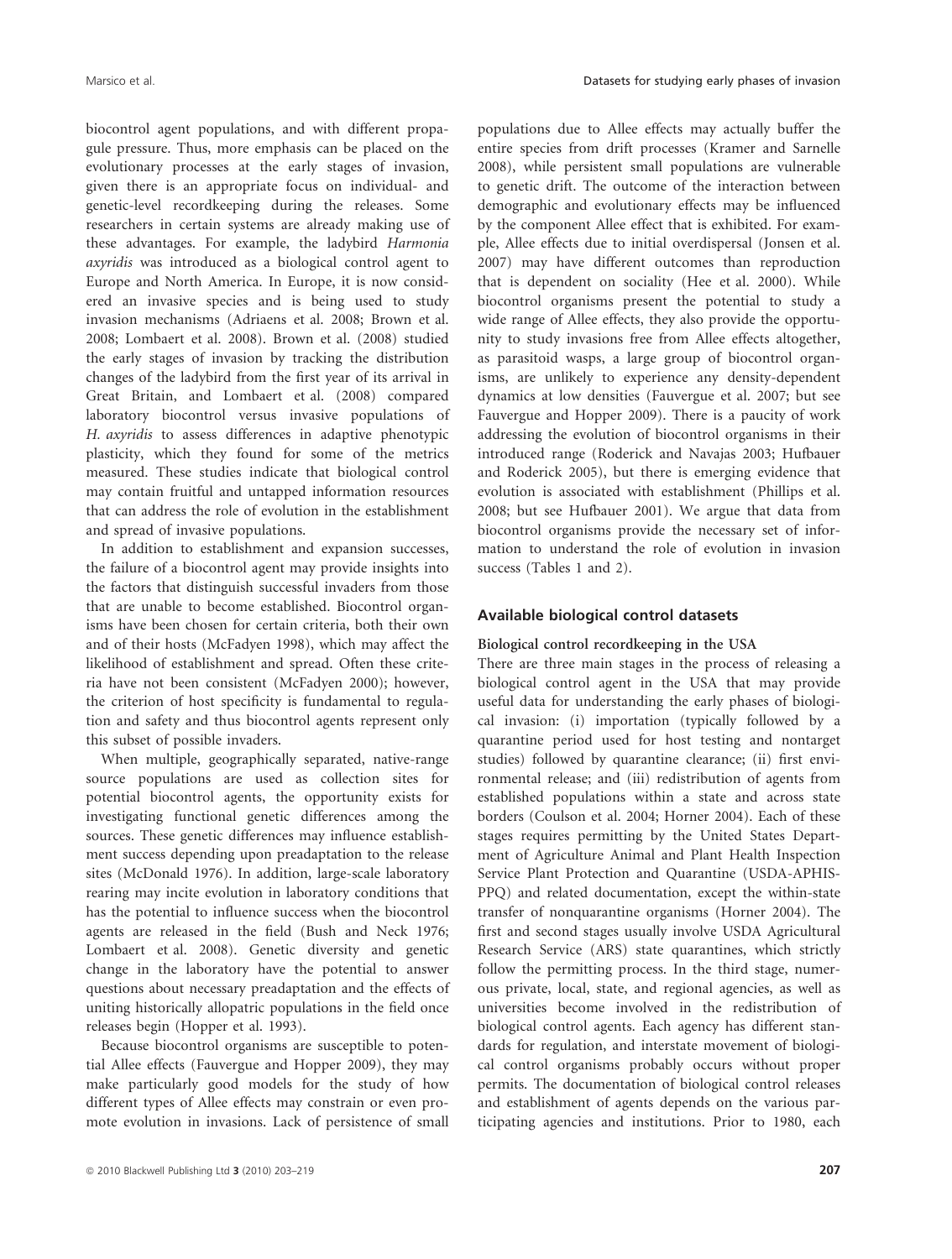ARS quarantine facility, mostly involved in stages one and two, had their own forms and protocol for documentation (Coulson et al. 2004). The need for standardized documentation was realized as the number of quarantine facilities increased (Coulson et al. 2004).

A serious attempt was made in 1982 to standardize biological control recordkeeping by the establishment of the USDA ARS Biological Control Documentation Center (BCDC) (Knutson et al. 1987). The BCDC developed paper forms for recording each of the above-mentioned three stages of biological control practice to set up a uniform documentation system. The BCDC also maintains extensive records on biological control activities, mostly within the USDA, including published and unpublished reports, reprints, correspondence, journals and books relating to biological control dating back to the 1930s (Knutson et al. 1987). One of the BCDC's greatest accomplishments was the launch of an online electronic database named ROBO (Releases of Beneficial Organisms in the United States and Territories; http://www.ars-grin. gov/nigrp/robo.html). This program attempted to integrate information from participating US agencies and quarantines conducting classical biological control programs. ROBO currently provides records on importation/ exportation and transfer of biological control organisms and nonindigenous pollinators for the years 1979–2008. Individual files may contain information on the original collection (e.g., shipped agents were field collected or laboratory reared, date and location of collection), initial and subsequent releases (e.g., release sites, dates, numbers of released agents), availability of voucher specimens, and much more or less depending on the given organism (Knutson et al. 1987; Table 2).

Similar databases have been, or are being, developed by various state and local agencies, universities, and individual biological control quarantine facilities or scientists. These projects differ greatly in magnitude among institutions. The BIRLDATA is an example of one of the most comprehensive databases, containing computerized records on importation, transfer and release of biological control agents received at the ARS Beneficial Insects Research Laboratory (BIRL) at Newark, Delaware from 1933 to present (L. Ertle, personal communication; Table 2). This database uses the same forms as ROBO for recording, and several entries in BIRLDATA can also be found in the ROBO database. BIRLDATA is not available online; however, copies can be requested through BIRL. The United States Department of the Interior Bureau of Land Management (BLM) also has numerous biological control release records, which are not standardized and have not been imported into any USDA database. The BLM is in the process of launching their own internal database, the National Invasive Species Information Management System (NISIMS), which will catalog biological control agent releases and other treatment types within the agency (J. Milan, personal communication).

While web-based catalogs certainly would be the most convenient way to access information on origin, numbers released, initial establishment, and recent distributions of biological control agents, the scope of the available databases do not encompass all the existing data. A plethora of printed documentation is available in the form of annual reviews, reports of local or regional agencies, catalogs, books, peer-reviewed or unpublished publications, original release forms, etc. Even though most of the documents are easily accessible through official channels (e.g., copies of historical release records from quarantines), collating all the available data on a group of organisms can be laborious depending on the details needed. More comprehensive volumes include Clausen's (1978) world review of biological control of arthropod pests and weeds. Julien and Griffiths (1998) compiled a world catalog for weed biological control agents, listing all attempts (failed or successful) undertaken in biological control of weeds up to 1996. One of the most up-to-date summaries on biological control of weeds contains information on the origin, history, and recent distributions of 94 weed biological control agents and 39 targeted weeds in the USA (Coombs et al. 2004). An updated database is underway, which will provide information on the status of weed biological control agents for the continental USA (E. Coombs, personal communication).

The above-mentioned references, along with the ROBO and BIRLDATA databases, can be useful starting points in search of the history of given biological control organisms, but the acquired data should be interpreted carefully. The catalogs rely mostly on published data, while many biological control agent importations remain unpublished (e.g., Greathead 1986), especially those considered failures (Schroeder and Goeden 1986) or if the program was unfinished (Coulson 1992). More reliable data acquisition may be ensured by focusing on states that are known to maintain extensive databases and release records and conduct intensive biological control programs (e.g., California, Oregon, Hawaii) (Coulson 1992; Coulson et al. 2004). Irregular recordkeeping is a problem for biocontrol records, including files on ROBO. The accuracy and reliability of biocontrol records often are determined by the available funding for a given program, especially the extent of monitoring establishment and efficacy after releases (Blossey 2004). Consequently, as the numbers of institutions and personnel involved in biological control increase, the quality of recordkeeping decreases.

A few additional hurdles to the utility of biocontrol data exist and must be mentioned. Though the permitting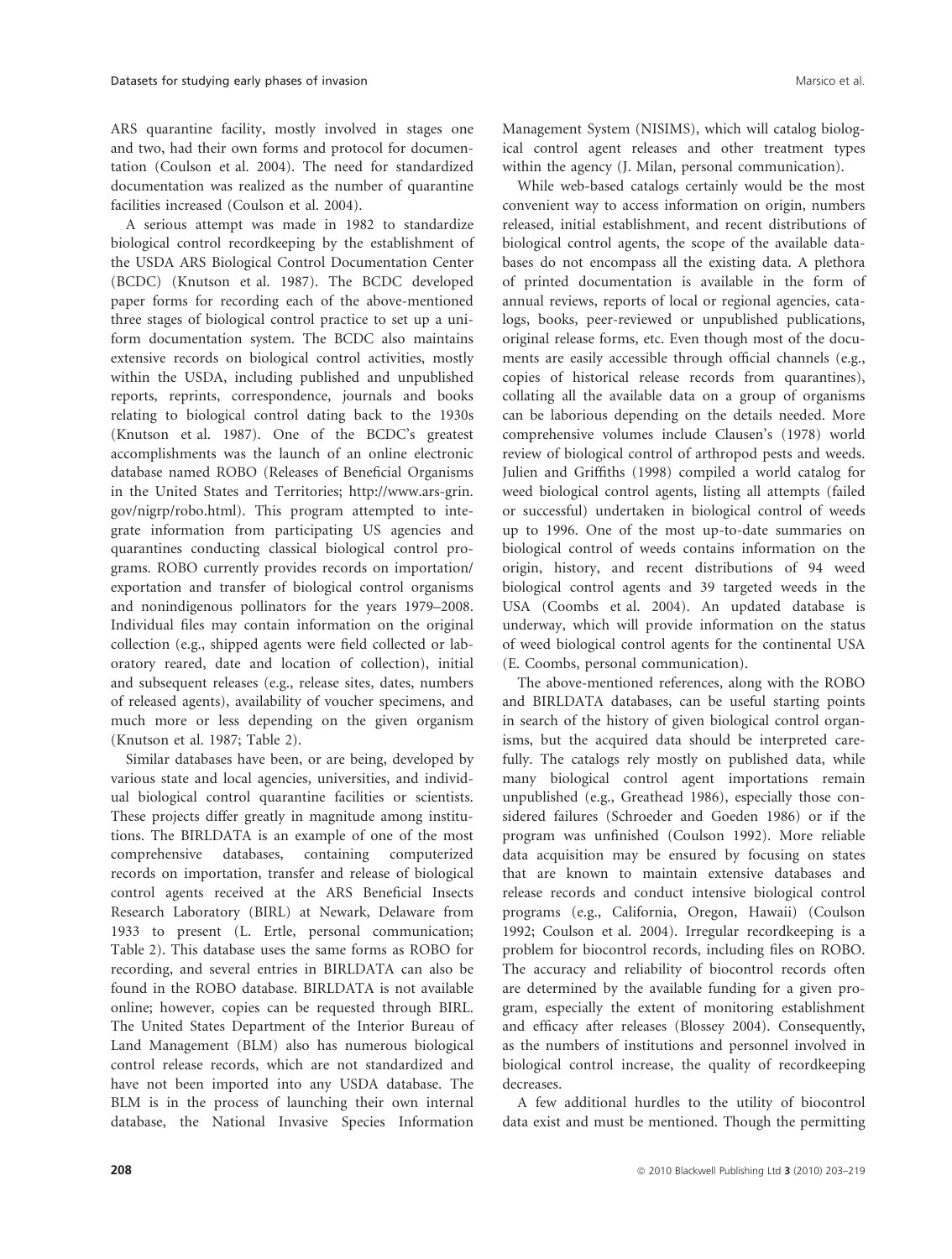process is uniform across agencies, the permits themselves give little information on the fate of biological control agents. Additionally, the long-term monitoring of biological control agents is most often undertaken by various institutions and agencies that become involved at the third stage of releases. These agencies have independently developed different methods for recordkeeping; moreover, they are solicited but not required by law to submit their records to a national database (Coulson et al. 2004). Many agencies simply have not adopted the BCDC forms (Coulson 1992). Along with the development of ROBO, plans also were proposed to establish the US National Voucher Collection of Introduced Beneficial Arthropods (Knutson 1984). The need for such a collection has long been recognized, but this program was curtailed due to loss of technical support within the BCDC (Coulson 1992). As a result, the deposition of voucher specimens has not become centralized or regulated by the USDA or any other federal agency. Annual publications, complementary to the ROBO database, listing all biological control releases within the USA, were discontinued after 1985 due to loss of personnel and the general low priority of biological control documentation within the ARS (Coulson 1992). The situation has not improved in subsequent years; a staff of only one person is responsible for the maintenance of BCDC (G. Hanes, personal communication).

#### Biological control recordkeeping in Europe

The need to link data on the release of invertebrates as biological control agents across the nations of Europe is increasing (OECD 2004, Bigler et al. 2005a,b; IPPC 2005, Loomans 2007, REBECA http://www.rebeca-net.de). Several levels of standards and regulations have been given by different authorities, including the International Plant Protection Convention (IPPC), the Organisation for Economic Co-operation and Development (OECD), the European Union (EU), and the European and Mediterranean Plant Protection Organization (EPPO). A main focus in these standards is the assessment of risk of biological control agents to human health and their effects on local biodiversity. In order to obtain permission to study or release biological control organisms, a substantial amount of information is required. For example, EPPO suggests a dossier that includes a list of biological features (e.g., host plant and life history) as well as '1) details of the proposed import (amount and form of the organism, ultimate origin, immediate source); 2) whether the organism was collected from the wild (with greater risk of presence of contaminants and hyperparasites) or reared in the laboratory' (EPPO 1999). Specific guidelines on release of biocontrol organisms also suggested by EPPO include '1)

the release program should be fully documented as to identity, origin, numbers/quantity released, dates, localities and any other data relevant to assessing the outcome; 2) evaluation of the releases should be planned in advance, to assess the impact of the organism on the target pest and nontarget organisms' (EPPO 2001; Table 2).

EPPO lists 91 biological control species on their webpage (EPPO 2008), which are currently used commercially in the 50 EPPO countries. It also includes a list of 43 introduced classical biocontrol agents (which may not be available commercially) in EPPO countries that have successfully established in at least one country. The information includes documentation of both successful and unsuccessful introductions, based on the BIOCAT database from CABI and some EPPO countries. This information can be used to understand differences between successful and unsuccessful introductions. Of the 43 classical biocontrol agents, 35 (81%) are documented to have been released as a single introduction within each country where they were introduced, 7 (16%) are documented to have multiple introductions into at least one of the countries where they were introduced, and one has no information. Four of the 43 species include reference to a failed establishment in at least one country where they were introduced.

Currently, there are limitations to biological control data unity and uniformity in Europe, largely due to the many, independent nations involved. First, implementation and execution of biocontrol regulation in Europe are at the national level and dependent on the national legislation. That is, international standards are not binding, although often they have been the basis for rules and standards at the national level. Nevertheless, huge differences among European countries both at the legislative and implementation levels exist (Loomans 2007). Additionally, the necessary information outlined in the international standards for biocontrol research or release does not contain a mandate to include the information in a database. This results in limited available and unified information across Europe (Loomans 2007).

## Biological control recordkeeping in Australia and New Zealand

Biocontrol agents introduced in Australia must go through a government-regulated process that includes importation of the potential agent into containment, host-specificity testing, and eventual release (Harrison et al. 2005). In New Zealand, host-specificity testing is not currently formally regulated, but the Environmental Risk Management Authority (ERMA) is advising potential applicants of the importance of appropriate testing because approved applications to date typically included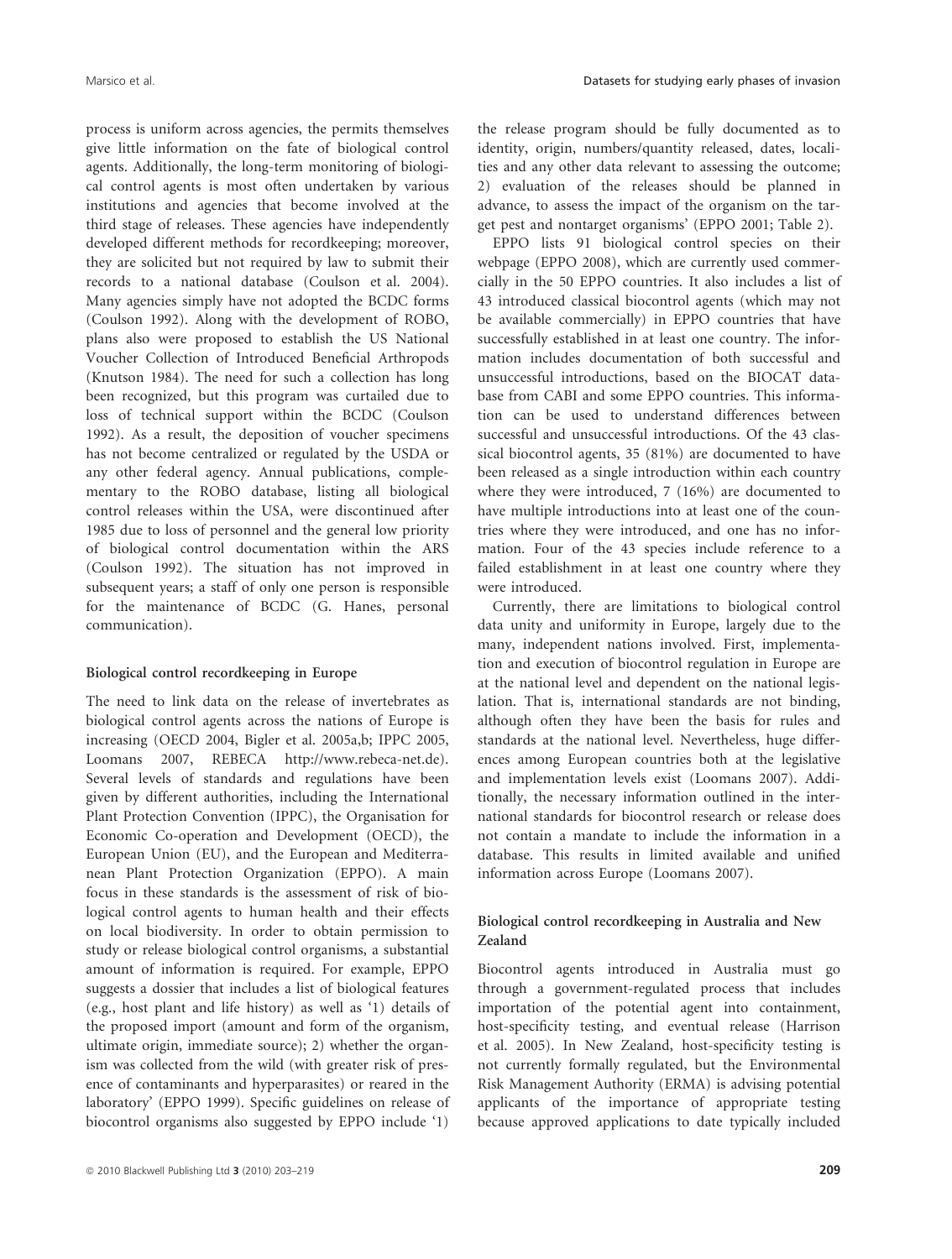extensive host-specificity testing following a centrifugal phylogenetic approach (Barratt and Moeed 2005). Another difference between the two countries is that once New Zealand grants full release of a biocontrol agent, no monitoring or data collection is required by law, though postrelease monitoring is encouraged. A separate approval category called 'conditional release' in New Zealand, however, can put additional regulations on approved releases that mandate monitoring, reporting, and record-keeping (Vieglais and Harrison 2004; Barratt and Moeed 2005). In Australia, monitoring of establishment, efficacy, and any nontarget effects must be reported to the Australian Quarantine Inspection Service (AQIS) 1 year after release (Harrison et al. 2005). Finally, in New Zealand, at least a single voucher specimen of any imported potential biocontrol species is required to be deposited into the New Zealand Arthropod Collection (NZAC) (Berry 1998; http://www.landcareresearch.co.nz). This voucher system ensures the correct taxonomic identity for the imported species.

## Potential improvements to biological control datasets for invasive species research

Ecologists and evolutionary biologists need to become aware of appropriate available datasets that can be used for understanding the early stages of invasion. Biological control data may provide important insights into these early stages. In order to record and store data that can be useful for future research, possibly by researchers in a different sub-discipline from classical biocontrol, data should be reliable and be as complete as possible. Useful information that can be added to these datasets includes: (i) number and sources of original collections that contributed to the founding laboratory population, (ii) the breeding colony protocols of the quarantine growth phase (e.g., inbred maternal lines versus source mixing), (iii) the number of individuals released, (iv) the location of each release, and (v) the long-term establishment and recent distribution of biological control releases (Table 1). These five pieces of information standardized across all biological control laboratories would be basic information that other researchers could use. For example, if these data were available, invasive species biologists could use these data to compare establishment success with the collection area in the native range to investigate questions relating to plasticity versus adaptation. Long-term establishment data collected by the researchers who release and monitor the biocontrol agents would allow other investigators to determine adaptation to novel conditions, particularly if the biocontrol agent has spread on its own to nonrelease areas. The documentation of establishment failures also is a priority so that comparisons of failures can be made with species or locations that successfully established. Once establishment is confirmed in the new environment and the biocontrol agents begin to spread, the importance and possible constraints of environmental factors could be evaluated. The numbers of individuals released would be useful for relating establishment success or failure to potential genetic bottlenecks or Allee effects. Ideally, all this information would be stored in national (or international), public databases that are globally accessible on the internet. Recently, there has been a proposal for and description of a new centralized database for arthropod biocontrol in the USA (Warner et al. 2009) that if implemented may help in the accessibility and utility of recorded information.

Voucher specimens are not only necessary for positive identification of biocontrol agents, but they also would be useful for evolutionary studies if they were preserved at all stages of the biological control process from original collection(s) to recovered samples after release, including periodical sampling from the laboratory colony (Huber 1998). Currently, whenever vouchers are required by regulation, they are only required in association with initial import. For example, New Zealand (http://www.landcareresearch.co.nz) and Nebraska, USA (2–10 113 of the Plant Protection and Plant Pest Act, revised 2008; accessed online: http://www.agr.state.ne.us/regulate/bpi/ent/actba. htm#top) require a deposited voucher of any potential biocontrol organism for which release approval is being sought. In addition, a few agencies keep voucher specimens of all biological control organisms that have passed through their laboratories (e.g., the ARS BIRL has vouchers since 1968, L. Ertle, personal communication; the Western Regional Research Center maintains collections, S. Swope, personal observation). Voucher collections made throughout the duration of a biocontrol program can be housed on-site at the biocontrol facility, or they could be donated to nearby museums to be curated in their collections. These specimens would provide morphological and genetic data over the time period for which little is known of the evolutionary processes involved in biological invasion.

Finally, published records, either in peer-reviewed literature or on the biological control databases, should include physiological tolerance data and laboratory-rearing conditions (see, e.g., Bush and Neck 1976). Data that would be informative in modeling establishment success in the field include such factors as optimum egg-laying temperature, temperature required for flight, and population growth rates at three or more temperatures. These data should be easily obtainable from biocontrol laboratory protocols, particularly because biocontrol laboratories have to determine appropriate temperatures for rapid rearing.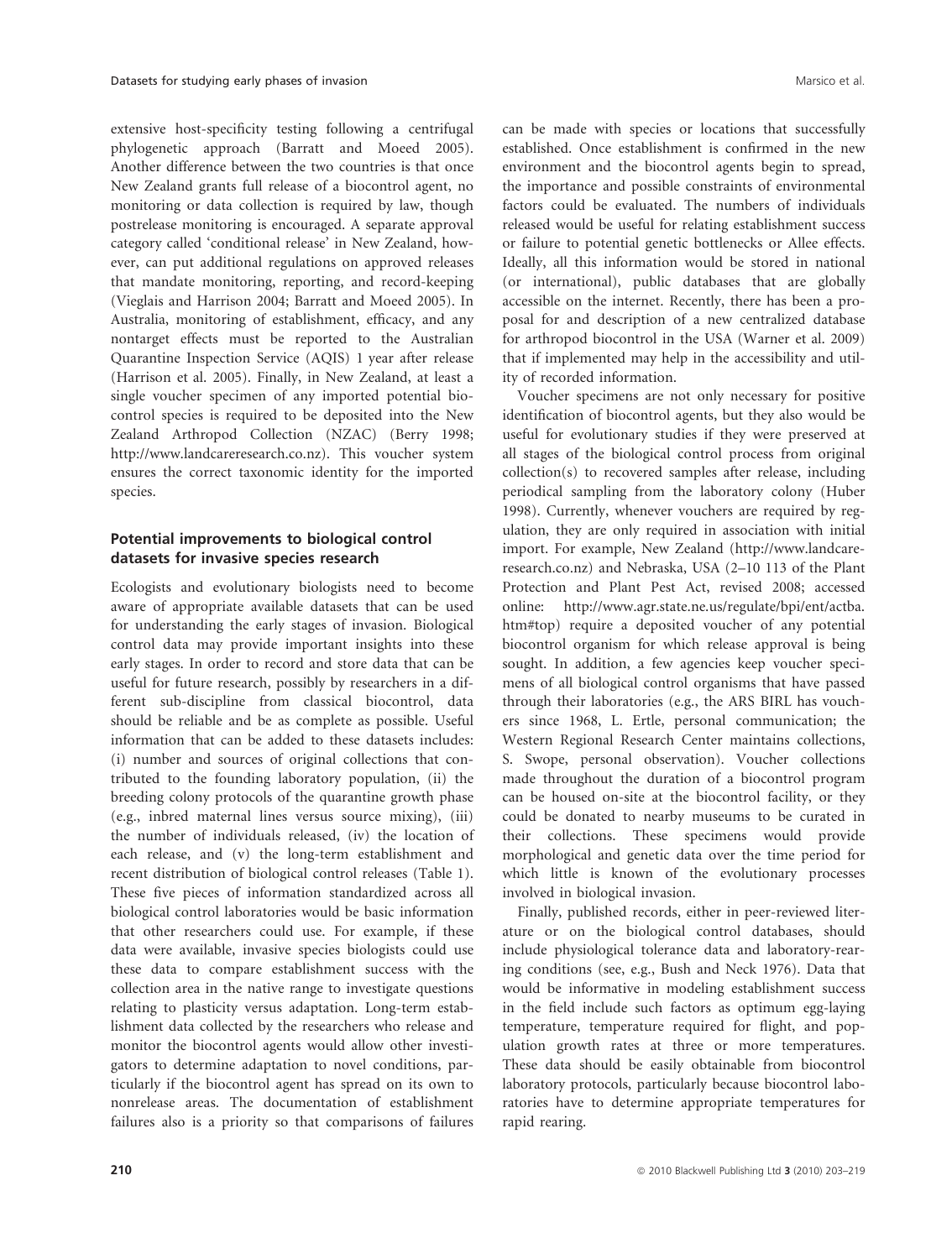## The utility of the horticultural trade in the study of the initial phases of invasion

Plants introduced via the horticulture trade share several major characteristics with introduced biocontrol organisms. Both groups are deliberately introduced, and importation records should exist in some form for both biocontrol organisms and horticultural plants. Thus, there is documentation of introduction, unlike most invasive species that arrive undetected. Both horticultural plants and biocontrol organisms are generally selected to be preadapted to the local climate of introduction and may be selected for vigorous growth and reproduction among other potentially invasive attributes (Bell et al. 2003; Mack 2005).

Differences, however, also exist. Horticultural plants are most often generalists in their biotic and abiotic requirements because they must be able to grow and thrive in a variety of soil, moisture, and/or light conditions to be commercially viable. Additionally, horticultural species span a wide range of life-history and life-form characteristics, whereas biocontrol organisms necessarily tend to be more specialized (van Klinken and Edwards 2002). Horticultural species introductions also are much more numerous than biocontrol introductions; deliberate ornamental and landscaping introductions account for the majority of naturalized and invasive plants in the USA, despite the fact that most horticultural introductions fail to escape cultivation (Reichard and Hamilton 1997; Reichard and White 2001; Mack and Erneberg 2002). The horticulture trade is an economically significant industry, which profits greatly from continual novelty (Shields and Willits 2003; Carman and Rodriguez 2004), thus introductions of new horticultural species are numerous and ongoing (Reichard and White 2001; Mack 2005). Horticultural invasions in the USA are expected to increase as ornamental plant importation from China increases (National Research Council 2002). Although both horticultural plants and biocontrol species are selected for some environmental preadaptation, a relatively small percentage of introduced horticultural plants actually escape into wildlands and become naturalized or invasive, in contrast to biocontrol species, which generally have relatively high naturalization success rates (Mack and Erneberg 2002; Hajek 2004; Mack 2005). Indeed, biocontrol agents are generally released as a population with the expectation of that population becoming self-sustaining, whereas many horticultural releases or 'escapes' begin with few individuals in small, isolated populations. Ultimately, however, there may not be much difference in overall propagule pressure between biocontrol agents and horticultural introductions if the horticultural species are commercially successful. In addition to ecological factors such as limited water availability outside irrigated gardens or intense competition from native and other non-native species, Allee effects, including low population density, a lack of pollinators or potentially even pollen donors, and possibly limited seed dispersal, may partially explain why so few horticultural species fail to escape cultivation. The investigation of attributes determining invasiveness is greatly improved by incorporating documented invasion failures into analyses (Kolar and Lodge 2001; Marchetti et al. 2004); as the horticulture trade provides plenty of examples of both successes and failures, it has and will continue to provide a useful system for investigating factors affecting invasion success (Table 1).

In particular, introductions from the horticulture trade can be used to investigate the evolutionary changes necessary for a cultivated species to escape and not only become established but also expand to become invasive. Morphological and genetic comparisons can be conducted between the horticultural forms and the invasive forms in order to identify differences between the groups. Once differences are identified, common garden experiments can be used to investigate evolution between horticultural and invasive forms of the same species such as variation in growth, reproduction, or competitive ability. Additionally, this line of investigation can be replicated for popular horticultural species that tolerate a large environmental amplitude by studying the same species across a geographically wide range within the introduced horticultural region. Finally, using introduction records and plant catalogs, horticultural data can be used to determine the amount of lag time for a species between introduction and expansion, and a plant's popularity, determined by industry sales information, can provide a relative estimate of propagule pressure (e.g., Dehnen-Schmutz et al. 2007; Pemberton and Liu 2009).

#### Available horticulture datasets in the USA

One factor that reduces the value of horticultural plants as models for invasion is the limited regulation of the horticulture trade in the USA. This results in poorcentralized importation records and documentation. The USDA-APHIS currently inspects plant imports for only a short list of federally prohibited noxious weeds (and plant pests and pathogens) and records pest interception data for these prohibited species in the Port Information Network (PIN) database (Mack et al. 2000; Reichard and White 2001; National Research Council 2002; D'Antonio et al. 2004; Table 2). Risk assessments currently are not required for new or ongoing nursery plant importations (USDA APHIS 2004). Although APHIS requires a port of entry inspection and phytosanitary certificate for intentional plant imports, these data are not at all detailed and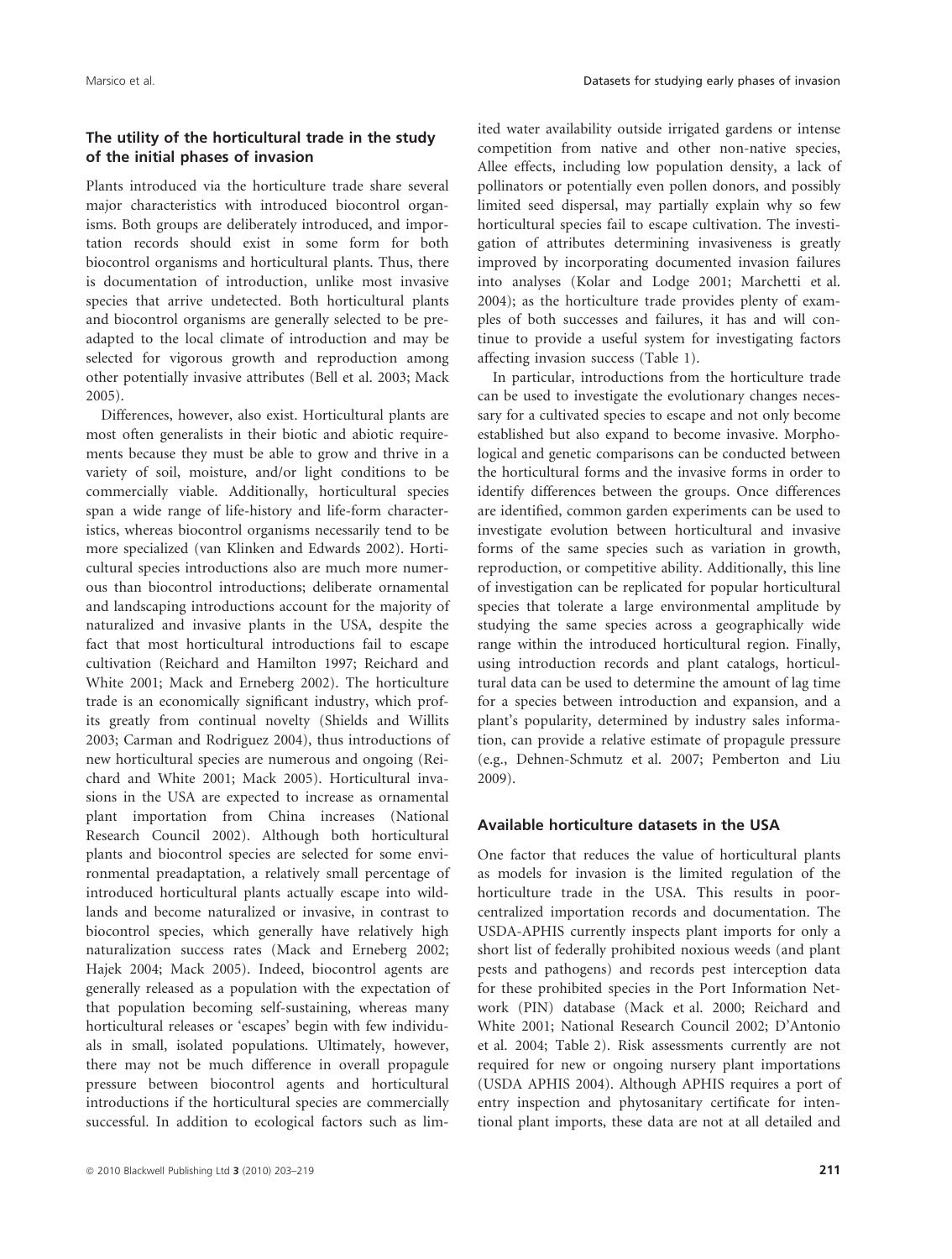are for internal use only (USDA APHIS 2004; A.T. Tschanz, APHIS, personal communication). Currently, even APHIS lacks access to accurate data on plant imports because phytosanitary certificates do not require scientific plant names, but instead allow broader names for plant shipments such as 'tropical foliage' (USDA APHIS 2004). At present, researchers must look to botanical garden records and both historic and current nursery catalogs to assess importation and introduction patterns of horticultural plants. Such techniques have been employed with some success in the study of large-scale invasion processes. For example, Mack (1991) utilized the extensive Nursery and Seed Trade Catalogs Collection at the National Agricultural Library (NAL) in Beltsville, Maryland, and collections held in the Department of Special Collections at the Peter J. Shields Library, University of California-Davis, to determine the timing of introduction and scale of dissemination of common naturalized and invasive species now found in the USA. In addition, Reichard and Hamilton (1997) used pre-1930s nursery and seed catalogs to determine a wide list of early horticultural imports, which they analyzed to develop a useful predictive model and decision tree for predicting plant invaders based on species attributes. Similarly, Dehnen-Schmutz et al. (2007) used current and mid-nineteenth century nursery catalogs that provided marketing pressure values as a proxy for propagule pressure for a wide variety of horticultural species and to analyze species characteristics associated with invasiveness. Finally, a recent study that examined horticultural sales catalogs from 1887 to 1930 found a significant relationship between the number of years that a plant species was offered for sale and the probability of both establishment and invasion (Pemberton and Liu 2009).

## Potential improvements to horticulture datasets for invasive species research

Major opportunities exist to improve horticultural species import datasets for evolutionary research (Table 2). Chief among these is the current APHIS review and potential amendments to nursery stock quarantine regulations covering importation of plants for planting (Quarantine 37, 7 CFR part 319; USDA APHIS 2004). Identified priority measures for revision specifically include collecting current importation data on plants. APHIS is determining 'how to best collect data on current imports of plants for planting so we can accurately ascertain the volume, type, and origin of such plants entering the United States,' and it is considering revising regulations to require this information for all nursery imports (USDA APHIS 2004). A National Research Council (2002) report on predicting invasions recommended that APHIS expand the PIN database (that currently tracks only data on prohibited plant pests) to include documentation of all imported vascular plant species; this may be an appropriate system for tracking intentional plant imports. If amendments to Q-37 include mandating detailed import data for all nursery stock, including species names, quantities, plant origin, and voucher specimens for future analysis, and those data are made accessible for scientific use, they would create an invaluable resource for studying horticultural plant invasions, particularly at the early stages of invasion, and improve risk assessment methodologies, which in turn would aid APHIS greatly in future invasive species prevention efforts. In addition, online searchable catalogs of agricultural library holdings, specifically with regard to nursery and seed catalog collections, also would be an asset for researching invasions via the horticulture industry, as multiple studies have already shown the utility of these data (e.g., Mack 1991; Reichard and Hamilton 1997; Dehnen-Schmutz et al. 2007; Pemberton and Liu 2009). The Seed and Nursery Catalog Collection at the New York Botanical Garden and the Ethel Zoe Bailey Horticultural Catalogue collection at Cornell University represent two extensive collections, in addition to the NAL and UC-Davis collections already mentioned. Holdings information about these collections of historical catalogs generally are not available online, but at least at some libraries efforts are being made toward producing searchable databases of nursery and seed catalog collections (J. Skarstad, UC-Davis, personal communication).

Experimental field trials of horticultural plants in new ranges also can significantly contribute to the scientific study of invasion biology (Mack 2005). Many commercial growers have test gardens established for evaluating new plants for production and sale. If data from such field trials were standardized and shared, it would also substantially benefit the scientific study of invasion while aiding in risk assessment and invasion prevention (Mack 2005). APHIS also is considering including field testing requirements for new plant imports as part of the aforementioned amendments to nursery stock quarantine regulations (USDA APHIS 2004). Amended regulations may require standard operating procedures for both plant exporters and importers, including plant inspection and testing, detailed recordkeeping, and small-scale field testing of plants excluded for importation pending risk assessment (if this proposed exclusion category is in fact established by regulation amendments) (USDA APHIS 2004). A best management practices program of this nature would likely include federal and/or state oversight to ensure compliance. We suspect that making such data additionally available for scientific use would be straightforward to implement.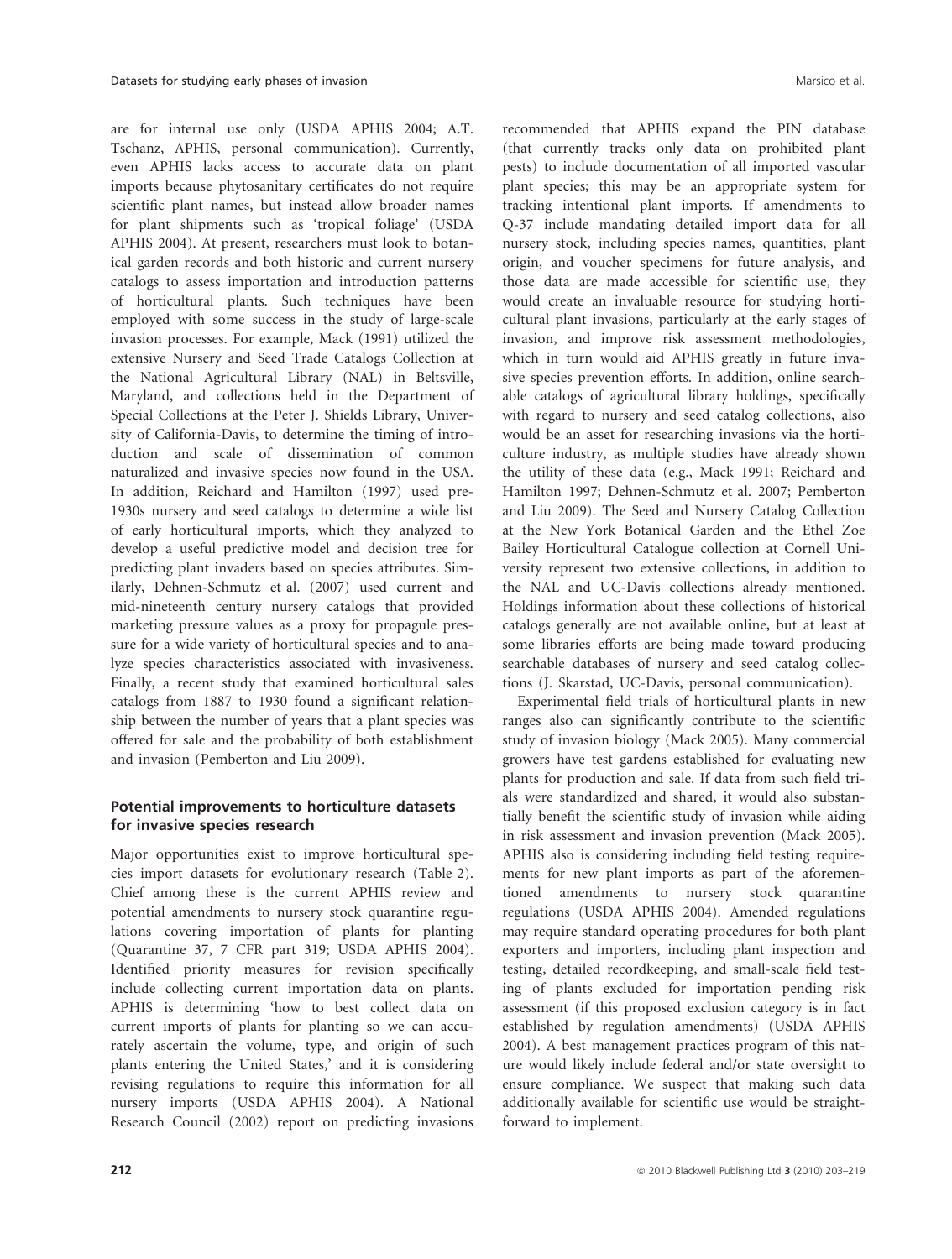## The utility of natural history collections in the study of the initial phases of invasion

Information provided by natural history collections has been used in a number of studies examining biological invasions (e.g., Suarez et al. 2005; Zangerl and Berenbaum 2005; Phillips and Shine 2006; Ward 2007; Russello et al. 2008; Crawford and Hoagland 2009). However, considering the number of specimens available and the number of invasive species worldwide, natural history collections are a vastly underutilized resource in the study of invasion biology. One advantage of collections is that they contain usable information over a broad set of taxonomic groups not represented in either biological control or horticultural datasets. Yet collections are complementary to data from biocontrol or horticulture because of their ability to provide a historical perspective on the invasion process. This historical element is critical to understanding the early phases of invasion because introduced species are not recognized as being invasive until the expansion phase. These collections offer a unique opportunity to examine genetic variation of populations during the establishment and lag phases of invasion (Table 1). Introduced species may even be overrepresented in collections during the establishment and lag phase because of collection biases for rare and novel organisms. Natural history collections have proven useful for identifying the time frame and source of introduction, which are key factors in understanding ecological and evolutionary processes that influence the invasion dynamics of introduced species. Collections also have been useful in determining whether the establishment and early stages of invasion are linked to single or multiple introductions. For example, Russello et al. (2008) used genetic evidence obtained from natural history specimens to infer the origin of monk parakeet (Myiopsitta monachus) populations in the USA and to link the invasion success of this species to propagule pressure exerted by the pet trade industry.

Voucher specimens are useful for testing evolutionary hypotheses through data gathered from examination of trait and molecular variation. Molecular methods can be used to examine genetic variation of introduced populations and to reconstruct patterns of genetic change over time. For example, Hartley et al. (2006) used DNA extracted from vouchers to determine that blowflies were preadapted to rapid evolution in response to organophosphate insecticides. Also, phenotypic changes that occur during the different stages of invasions can be examined using natural history collections. Zangerl and Berenbaum (2005) used herbarium specimens to examine changes in phytochemistry of an invasive plant over a 152-year time period after introduction. In accordance with the enemy release hypothesis (Keane and Crawley 2002), they found that insect damage was nonexistent during the establishment phase of this species, and in accordance with the evolution of increased competitive ability hypothesis (Blossey and Nötzgold 1995), they found that defense compounds of plants from the introduced range were significantly lower than those of plants from the native range. Further, defense compounds increased after the accidental introduction of a specialist insect herbivore from the native range.

Another approach to examine factors that contribute to invasion success is to study a group of introduced species, both invasive and noninvasive. For example, Suarez et al. (2005) examined unintentionally introduced ant species from port-of-entry samples stored at the National Museum of Natural History. They found that 12% of 232 introduced species have become established in the USA, and that the probability of establishment was influenced by propagule pressure and nesting habit of ant species. Similar investigations of intentional introductions, such as biocontrol agents and horticultural plants (see above), also may provide important information on species-level ecological traits as well as phylogenetic patterns and evolutionary processes related to invasion success.

Natural history collection data are not quantitative and include species occurrences only (no absence data). In addition, especially when dealing with few samples, there is a concern about how representative the samples are of the introduced populations. In some cases, these concerns can be alleviated and relative abundances of invaders can be determined from passive sampling techniques that indiscriminately collect specimens (e.g., pitfall traps and port-of-entry samples). Also, relative abundances may be inferred using specimens as a random sample of the associated community. For example, changes in the composition of pollen loads collected from bumble bee specimens reflected changes in abundance of an invasive weed in northwestern Europe (Kleijn and Raemakers 2008). Similarly, insect and other animal specimens could be used to examine invasive parasitoids, parasites, and pathogens, and plant specimens could be used to examine invasive herbivores and pathogens. Despite the limitations of natural history collections, numerous studies have demonstrated the utility of these collections in the study of invasion biology.

## Available natural history collections datasets

Natural history collections from museums and herbaria contain a wealth of data that may be used in the study of biological invasions. For example, Suarez and Tsutsui (2004) estimated that more than 100 million insect specimens are contained in just 11 entomological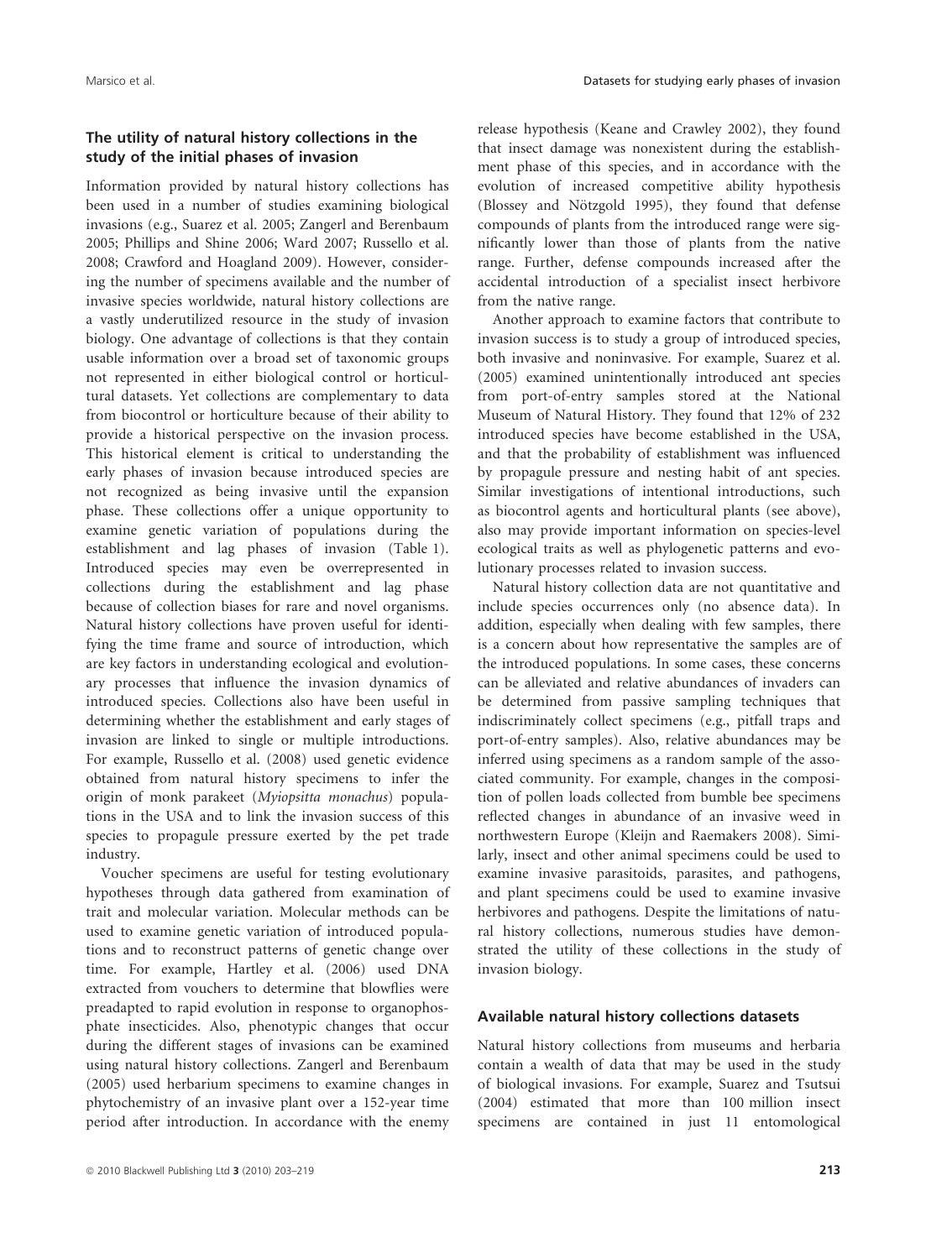collections in the United States. Worldwide, natural history collections contain billions of specimens that have been collected over hundreds of years and these collections are continuing to grow (Lane 1996; Krishtalka and Humphrey 2000; Causey et al. 2004). Natural history collections provide a valuable source of preserved biological materials ranging from whole organisms to DNA libraries and cell lines. Collection specimens are associated with, at minimum, information on the date and locality of collection, and often have additional information, including associated observational data and physical samples derived from specimens, such as frozen tissues and DNA extracts. Furthermore, much of the data housed in natural history collections recently has been digitized and is available through a number of searchable databases and online resources. Biodiversity informatics is an emerging field of science, and great strides have been made to link available genetic, species, and ecosystem level data, and make these data available electronically to users worldwide (Bisby 2000; Edwards et al. 2000; Canhos et al. 2004; Sarkar 2007; Guralnick and Hill 2009). The Invaders Database System (http://invader.dbs.umt.edu), National Biological Information Infrastructure (http://www.nbii.gov), Global Biodiversity Information Facility (GBIF, http://www.gbif. org) are just a few examples of online data portals and resources that provide access to a global network of biodiversity information, including data on voucher specimens located in natural history collections found throughout the world (Table 2). The Invaders Database System is focused on the Pacific Northwest region of the USA and combines manually entered herbarium records dating back to 1877 with records from regional literature, extension agents, and state agriculture departments, providing presence data that allow researchers to examine historical spread. Data portals link information content and provide an infrastructure for searching a number of databases at one time. For example, GBIF provides access to 285 data providers, 7445 datasets, and nearly 175 million searchable records. Some online data sources, such as Lifemapper (http://www.lifemapper.org) and the Ocean Biogeographic Information System (http://www.iobis.org) provide links to data from a number of collections as well as tools for mapping and predicting species distributions using linked data. Such online resources will only continue to enhance the accessibility of data; however, many natural history collections are still making efforts to digitize available data. Thus, invasive species researchers should be aware that there may be a number of local, regional, and taxon-specific collections containing voucher specimens with potentially important data that are not yet summarized electronically.

## Potential improvements to collections datasets for invasive species research

Improvements to natural history collection data accessibility are well underway, as many curated collections are being digitized and made available on the internet. Digitization of collection data is important for invasive species researchers who may want to use these collections, and the linking of many collections through a data portal or centralized database increases the power of available data. To facilitate the study of early-stage invasions, we recommend that researchers and field collectors, who often are very familiar with the flora or fauna within the regions they study, collect and deposit voucher specimens in the appropriate natural history collection when new or rare species are detected, in particular those species of foreign origin. Further, if an introduced species is observed in a new habitat, it would be especially useful to collect multiple individuals and to record the number of individuals observed in the population. Also voucher specimens for biological control introductions and new horticultural introductions should be deposited in the appropriate natural history collection with pertinent data, including geographic source of origin. In particular, we recommend that natural resource managers and researchers introducing biocontrol agents deposit voucher specimens with data including the number of individuals introduced, the original source population of agents, the laboratory where they were reared, and the location of introduction. Because substantial efforts are being made to digitize and link data from natural history collections through centralized data portals and databases, these vouchers may be especially useful for future investigations.

#### **Conclusions**

Understanding and combating invasive species require effective use of all available resources. Biocontrol releases, horticultural introductions, and natural history collections are three underutilized resources that can provide information to address the poorly understood ecological and evolutionary processes at the early stages of biological invasions (Table 1). We argue that biocontrol agents are good study organisms for this purpose because often life history and sample information is available from the native range or original biocontrol collections, and laboratory rearing and release records are kept. Horticultural introductions show great promise in understanding the role of evolution in the transition from introduced to invasive because they are largely generalist species and there is a continual stream of new introductions required by the industry. Natural history collections can be applied to understanding some of the evolutionary changes that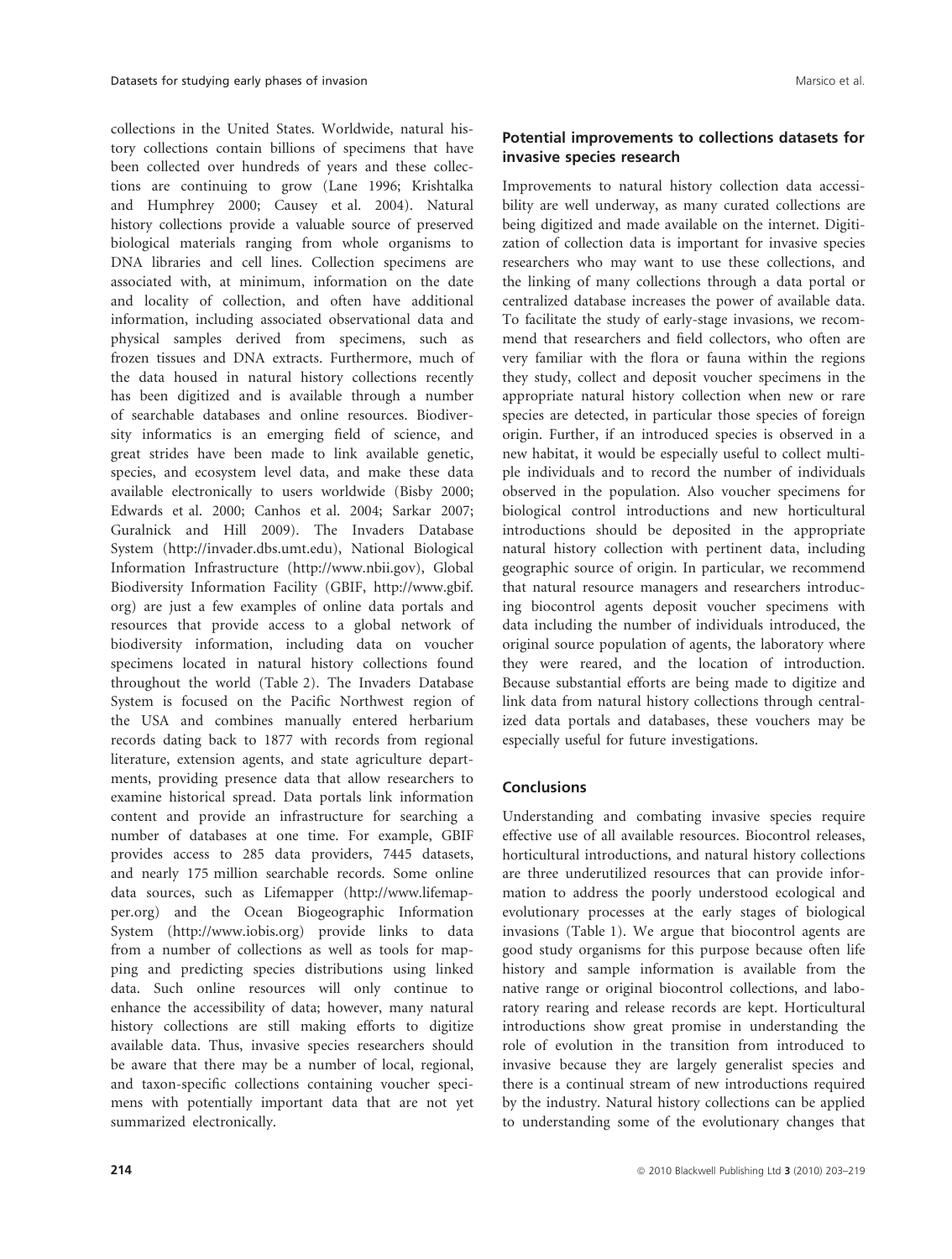may be necessary for species to become invasive by utilizing the inherent time-series element of collections data. Data from all three of these resources also may be useful in synthetic research. For example, with knowledge gained from each of these datasets researchers will be able to compare taxonomic groups (i.e., primarily insects from biocontrol, plants in horticulture, and a wide range of organisms, including pathogens, from natural history collections) to determine taxon-specific responses versus true generalities in early invasion processes.

Each of these datasets has its advantages and disadvantages. Disadvantages that stem from poorly documented or inaccessible data, however, can be corrected so that collected data are standardized and made publicly available. Such measures will only enhance the utility of these study systems for understanding the invasion process in general and the role of evolution in successful invasions in particular. These data accessibility challenges realistically can be overcome in the near future. For example, natural history collections are increasingly obtaining funding for digitizing voucher label information, and in many cases, providing digital images of the specimens online. In addition, if the USDA Quarantine 37 regulations regarding the importation of nursery plants are amended per the National Research Council (2002) recommendations, APHIS would be charged with managing data collection that would better equip them in attaining their mission of protecting against the introduction of pests. A byproduct of these regulatory changes would be an accessible resource for studying horticultural invasions. Finally, as part of approval for release of new biocontrol agents, government agencies that grant the approval could require the permit-holder(s) to make colony, release, and monitoring record data available on a centralized and publicly available database.

#### Acknowledgements

We would like to thank C. Lee, K. Schierenbeck, and R. Holt, organizers of 'Synthesizing Ecology and Evolution for the Study of Invasive Species,' for putting together a great meeting that spawned our collaboration. We also thank the other conference participants who provided insightful comments. We thank E. Coombs (Oregon State Department of Agriculture), J. Ertle (USDA ARS BIRL), G. Hanes (USDA ARS BCDC), and J. Milan (ISDA/BLM) for providing invaluable insider information on the present state of biological control recordkeeping. We thank S. Reichard (University of Washington) and A. Tschanz (USDA APHIS) for their insights on the current documentation of horticultural imports. We thank J. Skarstad for information on seed catalog holdings digitization. T.D.M. was funded under grants to G.N. Ervin from the US Geological Survey Biological Resources Discipline (04HQAG0135 and 08HQAG0139) and US Department of Agriculture (2007-55320-17847) during the writing of this manuscript. This work also was completed with the help of funding from the US Department of Agriculture NRI-CSREES grant 2008-35302-04680 to N.D.T. and from the Academy of Finland (project 118456) to L.L. We thank A. Caesar, D. Kazmer, and K. Rice who commented on an earlier draft of the manuscript and two anonymous referees who provided valuable suggestions that improved the study.

#### Authors' contributions

All authors contributed to the ideas addressed in the manuscript. T.D.M., as lead author, compiled and edited written contributions from J.W.B., E.K.E., M.A.J., L.L., and M.S. G.W.G., G.K.R., and N.D.T. contributed additional revisions to the manuscript.

#### Literature cited

- Adriaens, T., G. San Martin, Y. Gomez, and D. Maes. 2008. Invasion history, habitat preferences and phenology of the invasive ladybird Harmonia axyridis in Belgium. BioControl 53:69–88.
- Barratt, B. I. P., and A. Moeed. 2005. Environmental safety of biological control: policy and practice in New Zealand. Biological Control 35:247–252.
- Bell, C. E., C. A. Wilen, and A. E. Stanton. 2003. Invasive plants of horticultural origin. Hortscience 38:14–16.
- Berry, J. A. 1998. The bethyline species (Hymenoptera: Bethylidae: Bethylinae) imported into New Zealand for biological control of pest leafrollers. New Zealand Journal of Zoology 25:329–333.
- Bigler, F., J. S. Bale, M. J. W. Cock, H. Dreyer, R. Greatrex, U. Kuhlmann, A. Loomans et al. 2005a. Guidelines on information requirements for import and release of invertebrate biological control agents in European countries. Biocontrol News and Information 26:115N–123N.
- Bigler, F., A. Loomans, and J. van Lenteren. 2005b. Harmonization of the regulation of invertebrate biological control agents in Europe. In M. S. Hoddle, ed. Proceedings of the Second International Symposium on Biological Control of Arthropods, Davos, Switzerland. FHTET-2005-08, pp. 692– 700. United States Department of Agriculture, Forest Service, Morgantown, WV.
- Bisby, F. A. 2000. The quiet revolution: biodiversity informatics and the internet. Science 289:2309–2312.
- Blossey, B. 2004. Chapter 1. Monitoring weed biological control programs. In E. M. Coombs, J. K. Clark, G. L. Piper, and A. F. Cofrancesco Jr, eds. Biological Control of Invasive Plants in the United States, pp. 95–105. Oregon State University Press, Corvallis, OR.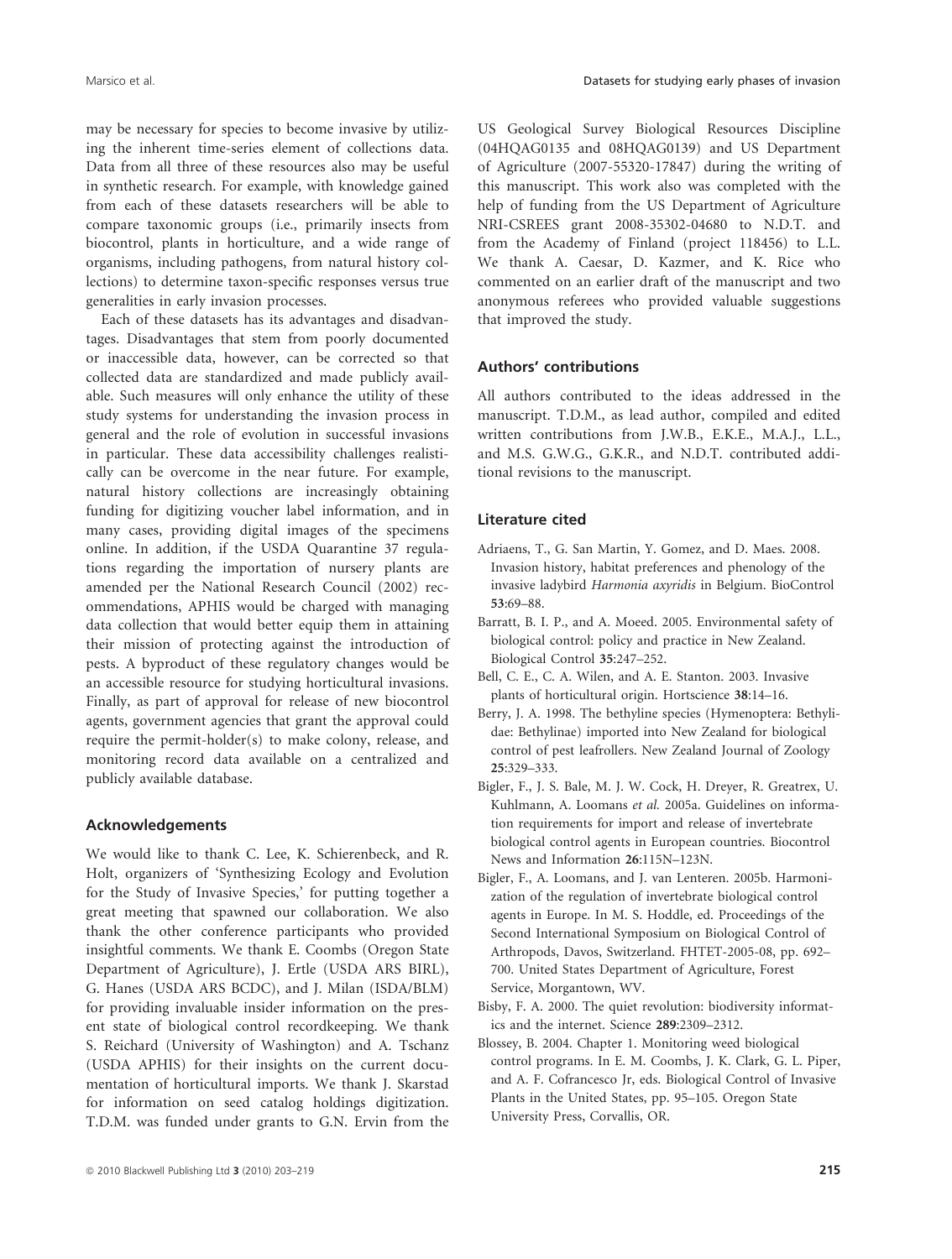Blossey, B., and R. Nötzgold. 1995. Evolution of increased competitive ability in invasive nonindigenous plants: a hypothesis. Journal of Ecology 83:887–889.

Brown, P. M. J., H. E. Roy, P. Rothery, D. B. Roy, R. L. Ware, and M. E. N. Majerus. 2008. Harmonia axyridis in Great Britain: analysis of the spread and distribution of a non-native coccinellid. BioControl 53:55–67.

Bush, G. L., and R. W. Neck. 1976. Ecological genetics of the screwworm fly, Cochliomyia hominivorax (Diptera: Calliphoridae) and its bearing on the quality control of mass-reared insects. Environmental Entomology 5:821–826.

Canhos, V. P., S. Souza, R. Giovanni, and D. A. L. Canhos. 2004. Global biodiversity informatics: setting the scene for a ''New World'' of ecological modeling. Biodiversity Informatics 1:1–13.

Carman, H. F., and A. M. Rodriguez. 2004. Economic Contributions of the California Nursery Industry. Giannini Foundation Information Series No. 4-1. Regents of the University of California, Oakland.

Causey, D., D. H. Janzen, A. T. Peterson, D. Vieglais, L. Kristalka, J. H. Beach, and E. O. Wiley. 2004. Museum collections and taxonomy. Science 305:1106–1107.

Clausen, C. P. 1978. Introduced Parasites and Predators of Arthropod Pests and Weeds: A World Review. USDA Agricultural Handbook 480. U.S. Department of Agriculture, Washington, DC.

Coombs E. M., J. K. Clark, G. L. Piper, and A. F. Cofrancesco Jr, eds. 2004. Biological Control of Invasive Plants in the United States. Oregon State University Press, Corvalis, OR, 467 pp.

Coulson, J. R. 1992. Documentation of classical biological control introductions. Crop Protection 11:195–205.

Coulson, J. R., E. M. Coombs, and B. Villegas. 2004. Chapter 1. Documentation. In E. M. Coombs, J. K. Clark, G. L. Piper, and A. F. Cofrancesco Jr, eds. Biological Control of Invasive Plants in the United States, pp. 47–49. Oregon State University Press, Corvallis, OR.

Crawford, P. H. C., and B. W. Hoagland. 2009. Can herbarium records be used to map alien species invasion and native species expansion over the past 100 years? Journal of Biogeography 36:651–661.

Crawley, M. J. 1986. The population biology of invaders. Philosophical Transactions of the Royal Society of London Series B: Biological Sciences 314:711–731.

Crowell, K. L. 1973. Experimental zoogeography: introductions of mice to small islands. The American Naturalist 107:535– 558.

D'Antonio, C. M., N. E. Jackson, C. C. Horvitz, and R. Hedberg. 2004. Invasive plants in wildland ecosystems: merging the study of invasion processes with management needs. Frontiers in Ecology and the Environment 2:513– 521.

Dehnen-Schmutz, K., J. Touza, C. Perrings, and M. Williamson. 2007. The horticultural trade and ornamental plant invasions in Britain. Conservation Biology 21:224–231.

Dlugosch, K. M., and I. M. Parker. 2008a. Founding events in species invasions: genetic variation, adaptive evolution, and the role of multiple introductions. Molecular Ecology 17:431–449.

Dlugosch, K. M., and I. M. Parker. 2008b. Invading populations of an ornamental shrub show rapid life history evolution despite genetic bottlenecks. Ecology Letters 11:701–709.

Ebenhard, T. 1987. An experimental test of the island colonization survival model – bank vole (Clethrionomys glareolus) populations with different demographic parameter values. Journal of Biogeography 14:213–223.

Edwards, J. L., M. A. Lane, and E. S. Nielsen. 2000. Interoperability of biodiversity databases: biodiversity information on every desktop. Science 289:2312–2314.

Ehler, L. E. 1998. Invasion biology and biological control. Biological Control 13:127–133.

EPPO. 1999. Safe use of biological control. First import of exotic biological control agents for research under contained conditions. EPPO Bulletin 29:271–272.

EPPO. 2001. Import and release of exotic biological control agents. EPPO Bulletin 31:33–35.

EPPO. 2008. List of biological control agents widely used in the EPPO region. Standards on Safe use of Biological Control – PM 6/3(3). http://archives.eppo.org/EPPOStandards/ biocontrol\_web/bio\_list.htm (accessed on 20 April 2009).

Executive Presidential Order. 1999. Exectutive order 13112 of February 3, 1999: invasive species. Federal Register 64:6183–6186.

Fagan, W. F., M. A. Lewis, M. G. Neubert, and P. van den Driessche. 2002. Invasion theory and biological control. Ecology Letters 5:148–157.

Fauvergue, X., and K. R. Hopper. 2009. French wasps in the New World: experimental biological control introductions reveal a demographic Allee effect. Population Ecology 51:358–397.

Fauvergue, X., J. C. Malausa, L. Giuge, and F. Courchamp. 2007. Invading parasitoids suffer no Allee effect: a manipulative field experiment. Ecology 88:2392–2403.

Floerl, O., G. J. Inglis, K. Dey, and A. Smith. 2009. The importance of transport hubs in stepping-stone invasions. Journal of Applied Ecology 46:37–45.

Forsyth, D. M., and R. P. Duncan. 2001. Propagule size and the relative success of exotic ungulate and bird introductions to New Zealand. The American Naturalist 157:583–595.

Frappier, B., T. D. Lee, K. F. Olson, and R. T. Eckert. 2003. Small-scale invasion pattern, spread rate, and lag-phase behavior of Rhamnus frangula L. Forest Ecology and Management 186:1–6.

Getz, W. M. 1996. A hypothesis regarding the abruptness of density dependence and the growth rate of populations. Ecology 77:2014–2026.

Graham, C. H., S. Ferrier, F. Huettman, C. Moritz, and A. T. Peterson. 2004. New developments in museum-based informatics and applications in biodiversity analysis. Trends in Ecology and Evolution 19:497–503.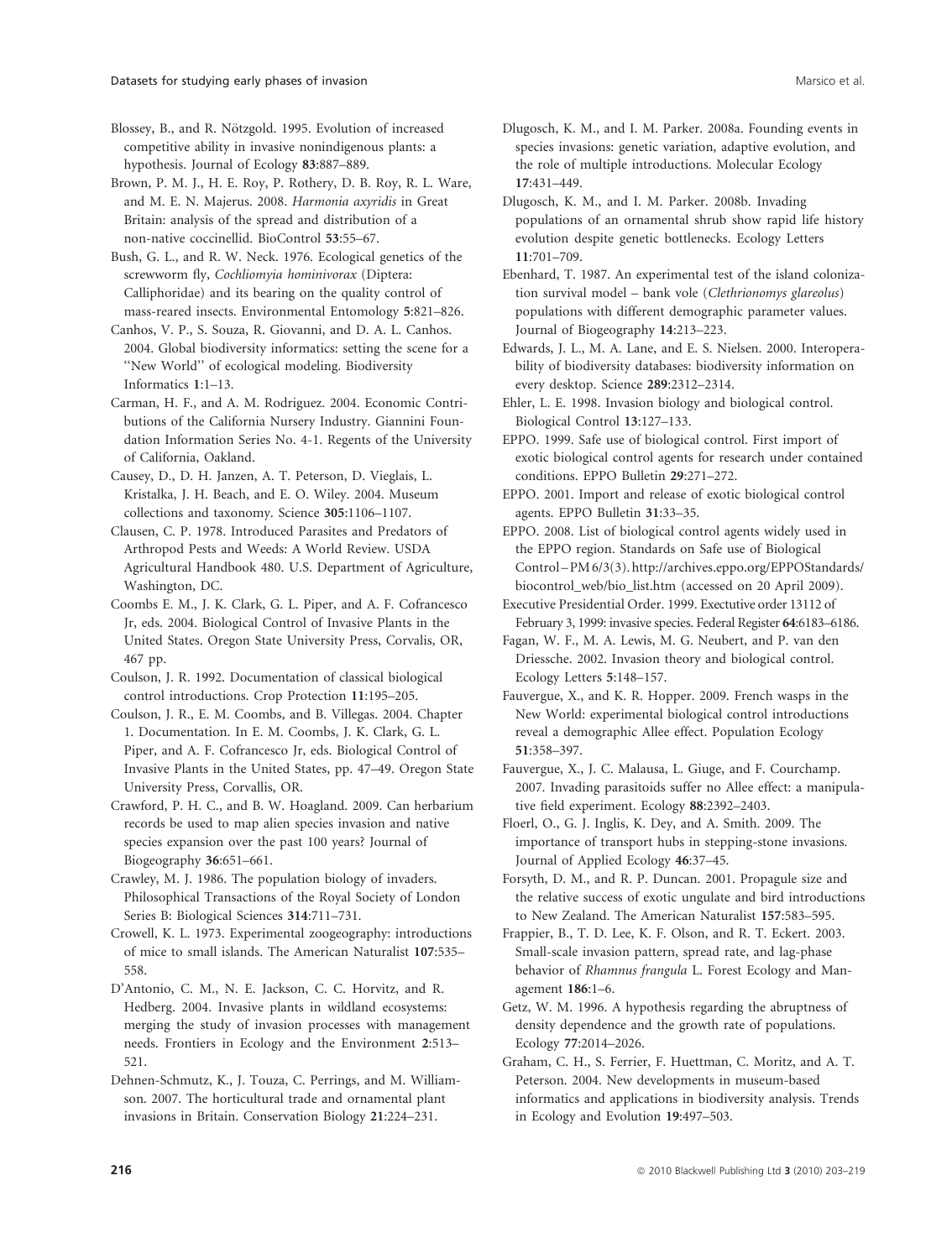- Grapputo, A., S. Boman, L. Lindström, A. Lyytinen, and J. Mappes. 2005. The voyage of an invasive species across continents: genetic diversity of North American and European Colorado potato beetle populations. Molecular Ecology 14:4207–4219.
- Greathead, D. J. 1986. Parasitoids in classical biological control. In J. Waage, and D. Greathead, eds. Insect Parasitoids, pp. 290–318. Academic Press Inc., London.
- Guralnick, R., and A. Hill. 2009. Biodiversity informatics: automated approaches for documenting global biodiversity patterns and processes. Bioinformatics 25:421–428.
- Hajek, A. E. 2004. Natural Enemies: An Introduction to Biological Control. Cambridge University Press, New York.
- Harrison, L., A. Moeed, and A. Sheppard. 2005. Regulation of the release of biological control agents of arthropods in New Zealand and Australia. Second International Symposium on Biological Control of Arthropods, Davos, Switzerland, 12-16 September 2005, pp. 715–725.
- Hartley, C. J., R. D. Newcomb, R. J. Russell, C. G. Yong, J. R. Stevens, D. K. Yeates, J. La Salle et al. 2006. Amplification of DNA from preserved specimens shows blowflies were preadapted for the rapid evolution of insecticide resistance. Proceedings of the National Academy of Sciences of the United States of America 103:8757–8762.
- Hastings, A. 1996. Models of spatial spread: is the theory complete? Ecology 77:1675–1679.
- Hee, J. J., D. A. Holway, A. V. Suarez, and T. J. Case. 2000. Role of propagule size in the success of incipient colonies of the invasive Argentine ant. Conservation Biology 14:559–563.
- Hobbs, R. J., and S. E. Humphries. 1995. An integrated approach to the ecology and management of plant invasions. Conservation Biology 9:761–770.
- Hopper, K. R., R. T. Roush, and W. Powell. 1993. Management of genetics of biological-control introductions. Annual Review of Entomology 38:27–51.
- Horner, T. 2004. Chapter I. Permitting. In E. M. Coombs, J. K. Clark, G. L. Piper, and A. F. Cofrancesco Jr, eds. Biological Control of Invasive Plants in the United States, pp. 42–46. Oregon State University Press, Corvallis, OR.
- Huber, J. T. 1998. The importance of voucher specimens, with practical guidelines for preserving specimens of the major invertebrate phyla for identification. Journal of Natural History 32:367–385.
- Hufbauer, R. A. 2001. Pea aphid-parasitoid interactions: have parasitoids adapted to differential resistance? Ecology 82:717–725.
- Hufbauer, R. A. 2002. Evidence for nonadaptive evolution in parasitoid virulence following a biological control introduction. Ecological Applications 12:66–78.
- Hufbauer, R. A., and G. K. Roderick. 2005. Microevolution in biological control: mechanisms, patterns, and processes. Biological Control 35:227–239.
- IPPC. 2005. ISPM No. 3. Guidelines for the Export, Shipment, Import and Release of Biological Control Agents and Other Beneficial Organisms. In International Standards for Phyto-

sanitary Measures No. 1 to 24, pp 23-32, Produced by the Secretariat of the International Plant Protection Convention, FAO 2006, Rome.

- Jeschke, J. M., and D. L. Strayer. 2005. Invasion success of vertebrates in Europe and North America. Proceedings of the National Academy of Sciences of the United States of America 102:7198–7202.
- Jonsen, I. D., R. S. Bourchier, and J. Roland. 2007. Influence of dispersal, stochasticity, and an Allee effect on the persistence of weed biocontrol introductions. Ecological Modelling 203:521–526.
- Julien M. H., and M. W. Griffiths. eds. 1998. Biological Control of Weeds: A World Catalogue of Agents and Their Target Weeds, 4th edn. CAB International, Wallingford, UK.
- Kanarek A. R., and C. T. Webb. 2010. Allee effects, adaptive evolution, and invasion successs. Evolutionary Applications 3.
- Kareiva, P. 1996. Contributions of ecology to biological control. Ecology 77:1963–1964.
- Keane, R. M., and M. J. Crawley. 2002. Exotic plant invasions and the enemy release hypothesis. Trends in Ecology and Evolution 17:164–170.
- Keitt, T. H., M. A. Lewis, and R. D. Holt. 2001. Allee effects, invasion pinning, and species' borders. The American Naturalist 157:203–216.
- Kleijn, D., and I. Raemakers. 2008. A retrospective analysis of pollen host plant use by stable and declining bumble bee species. Ecology 89:1811–1823.
- van Klinken, R. D., and O. R. Edwards. 2002. Is hostspecificity of weed biological control agents likely to evolve rapidly following establishment? Ecology Letters 5:590–596.
- Knutson, L. 1984. Voucher material in entomology: a status report. Bulletin of the Entomological Society of America 30:8–11.
- Knutson, L., F. C. Thompson, and R. W. Carlson. 1987. Biosystematic and biological control information systems in entomology. Agricultural Zoology Reviews 2:361–412.
- Kolar, C. S., and D. M. Lodge. 2001. Progress in invasion biology: predicting invaders. Trends in Ecology and Evolution 16:199–204.
- Kowarik, I. 1995. Time lags in biological invasions with regard to the success and failure of alien spcieces. In P. Pyšek, K. Prach, M. Rejmanek, and M. Wade, eds. Plant Invasions – General Aspects and Special Problems, pp. 15–38. SPB Academic, Amsterdam.
- Kramer, A., and O. Sarnelle. 2008. Limits to genetic bottlenecks and founder events imposed by the Allee effect. Oecologia 157:561–569.
- Krishtalka, L., and P. S. Humphrey. 2000. Can natural history museums capture the future? BioScience 50:611–617.
- Lande, R. 1998. Demographic stochasticity and Allee effect on a scale with isotropic noise. Oikos 83:353–358.
- Lane, M. A. 1996. Roles of natural history collections. Annals of the Missouri Botanical Garden 83:536–545.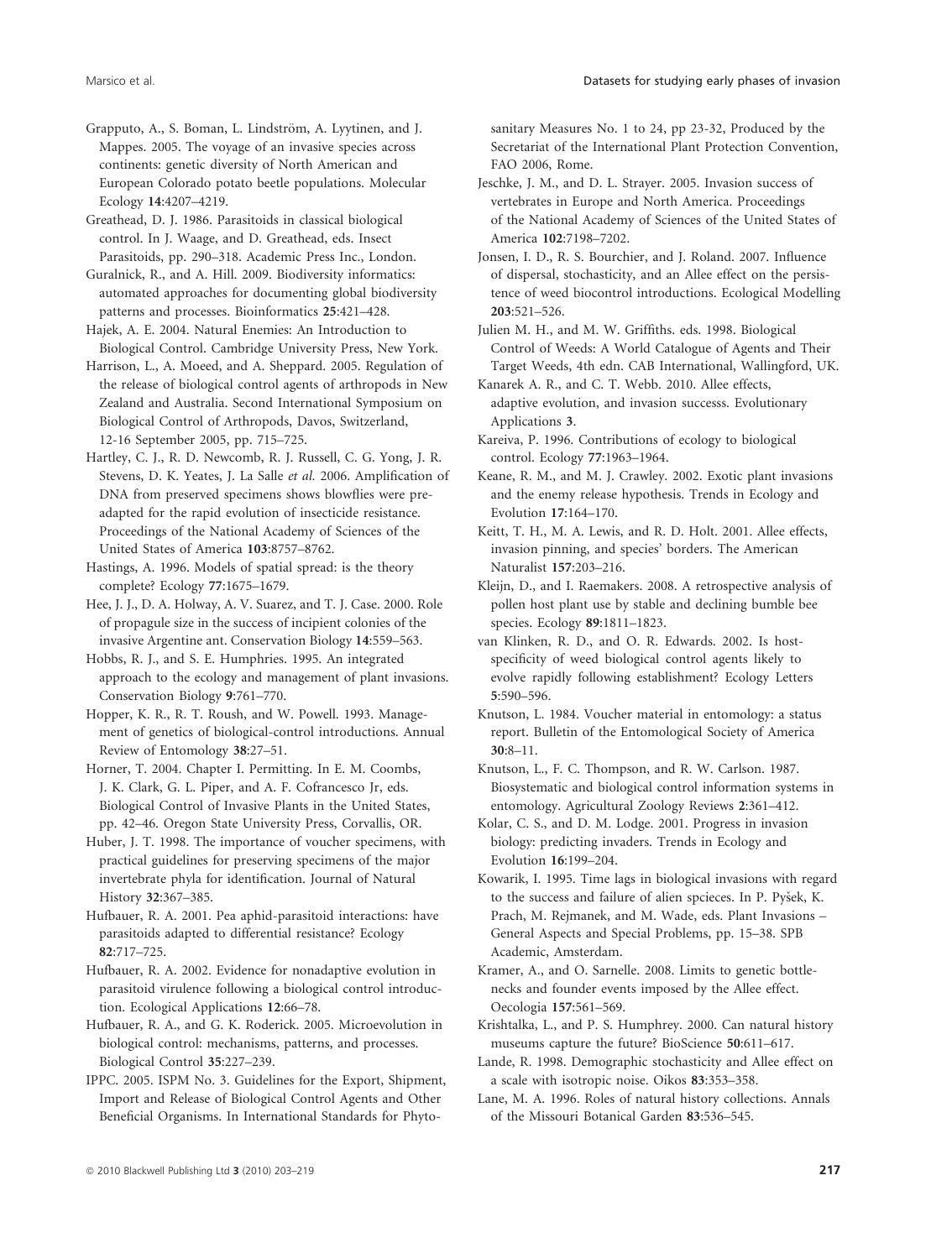Lombaert, E., T. Malausa, R. Devred, and A. Estoup. 2008. Phenotypic variation in invasive and biocontrol populations of the harlequin ladybird, Harmonia axyridis. BioControl 53:89–102.

Loomans, A. J. M. 2007. Regulation of invertebrate biological control agents in Europe: review and recommendations in its pursuit of a harmonised regulatory system. Report EU project REBECA [Regulation of Biological Control Agents]. http://www.rebeca-net.de/index.php?p=370 (accessed on 6 June 2009).

Mack, R. N. 1991. The commercial seed trade: an early disperser of weeds in the United States. Economic Botany 45:257–273.

Mack, R. N. 2005. Predicting the identity of plant invaders: future contributions from horticulture. Hortscience 40:1168–1174.

Mack, R. N., and M. Erneberg. 2002. The United States naturalized flora: largely the product of deliberate introductions. Annals of the Missouri Botanical Garden 89:176–189.

Mack, R. N., D. Simberloff, W. M. Lonsdale, H. Evans, M. Clout, and F. A. Bazzaz. 2000. Biotic invasions: causes, epidemiology, global consequences, and control. Ecological Applications 10:689–710.

Marchetti, M. P., P. B. Moyle, and R. Levine. 2004. Alien fishes in California watersheds: characteristics of successful and failed invaders. Ecological Applications 14:587– 596.

McDonald, I. C. 1976. Ecological genetics and the sampling of insect populations for laboratory colonization. Environmental Entomology 5:815–820.

McFadyen, R. E. C. 1998. Biological control of weeds. Annual Review of Entomology 43:369–393.

McFadyen, R. E. C. 2000. Successes in biocontrol of weeds. In N. R. Spencer, ed. Proceedings of the X International Symposium on Biological Control of Weeds, pp. 3–14. Montana State University, Bozeman, MT.

Memmott, J., P. G. Craze, H. M. Harman, P. Syrett, and S. V. Fowler. 2005. The effect of propagule size on the invasion of an alien insect. Journal of Animal Ecology 74:50–62.

National Research Council. 2002. Predicting Invasions of Nonindigenous Plants and Plant Pests. National Academy Press, Washington, DC.

OECD. 2004. Guidance for Information Requirements for Regulation of Invertebrates as Biological Control Agents (IBCAs). OECD Series on Pesticides 21. OECD Environment, Health and Safety Publications, Paris.

Pemberton, R. W., and H. Liu. 2009. Marketing time predicts naturalization of horticultural plants. Ecology 90:69–80.

Peterson, A. T. 2003. Predicting the geography of species' invasions via ecological niche modeling. The Quarterly Review of Biology 78:419–433.

Phillips, B. L., and R. Shine. 2006. Allometry and selection in a novel predator-prey system: Australian snakes and the invading cane toad. Oikos 112:122–130.

Phillips, C. B., D. B. Baird, I. I. Iline, M. R. McNeill, J. R. Proffitt, S. L. Goldson, and J. M. Kean. 2008. East meets west: adaptive evolution of an insect introduced for biological control. Journal of Applied Ecology 45:948–956.

Pyšek, P., and K. Prach. 1993. Plant invasions and the role of riparian habitats: a comparison of four species alien to central Europe. Journal of Biogeography 20:413–420.

Radosevich, S. R., M. M. Stubbs, and C. M. Ghersa. 2003. Plant invasions – process and patterns. Weed Science 51:254–259.

Reichard, S. H., and C. W. Hamilton. 1997. Predicting invasions of woody plants introduced into North America. Conservation Biology 11:193–203.

Reichard, S. H., and P. White. 2001. Horticulture as a pathway of invasive plant introductions in the United States. BioScience 51:103–113.

Richter-Dyn, N., and N. S. Goel. 1972. On the extinction of a colonizing species. Theoretical Population Biology 3:406– 433.

Roderick, G. K., and M. Navajas. 2003. Genes in new environments: genetics and evolution in biological control. Nature Reviews 4:889–899.

Russello, M. A., M. L. Avery, and T. F. Wright. 2008. Genetic evidence links invasive monk parakeet populations in the United States to the international pet trade. BMC Evolutionary Biology 8:217.

Sakai, A. K., F. W. Allendorf, J. S. Holt, D. M. Lodge, J. Molofsky, K. A. With, S. Baughman et al. 2001. The population biology of invasive species. Annual Review of Ecology and Systematics 32:305–332.

Sarkar, I. N. 2007. Biodiversity informatics: organizing and linking information across the spectrum of life. Briefings in Bioinformatics 8:347–357.

Schoener, T. W., and A. Schoener. 1983. The time to extinction of a colonizing propagule of lizards increases with island area. Nature 302:332–334.

Schroeder, D., and R. D. Goeden. 1986. The search for arthropod natural enemies of introduced weeds for biological control – in theory and practice. Biocontrol News and Information 7:147–155.

Sexton, J. P., J. K. McKay, and A. Sala. 2002. Plasticity and genetic diversity may allow saltcedar to invade cold climates in North America. Ecological Applications 12:1652–1660.

Shields, M., and F. K. Willits. 2003. The growing importance of the environmental horticulture industry in the agricultural economy of the Northeastern United States. Agricultural and Resource Economics Review 32:259–271.

Suarez, A. V., and N. D. Tsutsui. 2004. The value of museum collections for research and society. BioScience 54:66–74.

Suarez, A. V., and N. D. Tsutsui. 2008. The evolutionary consequences of biological invasions. Molecular Ecology 17:351–360.

Suarez, A. V., D. A. Holway, and P. S. Ward. 2005. The role of opportunity in the unintentional introduction of nonna